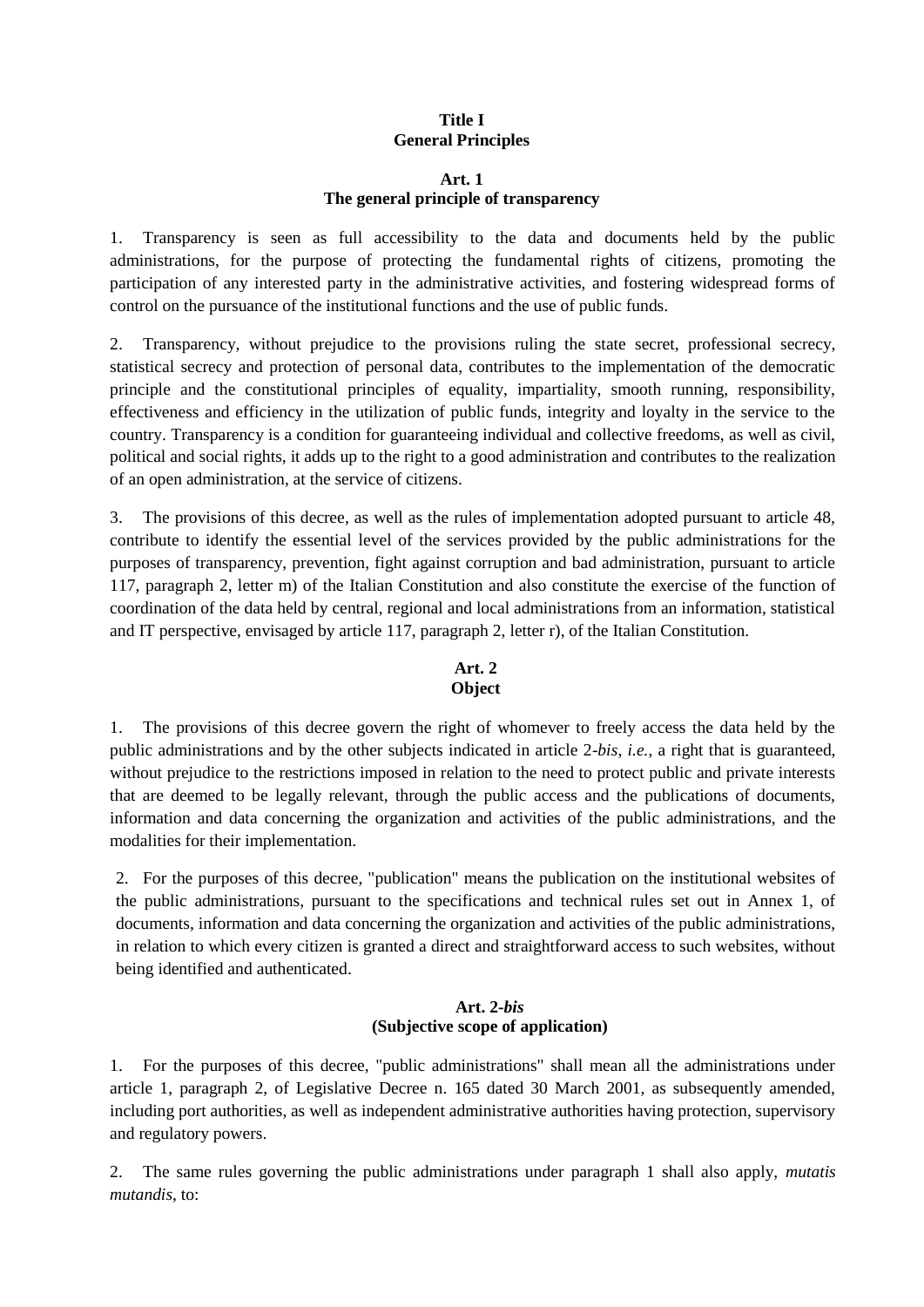a) economic public bodies and professional associations;

b) public control bodies as defined by article 2 of the legislative decree issued for the purpose of implementing article 18 of Law no. 124 of 7 August 2015. Listed companies as defined by the aforesaid decree are excluded;

c) private associations, foundations and bodies however named, including those without legal personality, having a budget exceeding five hundred thousand Euro, whose activity is for the most part financed, for at least two consecutive fiscal years in the last three-year period, by public administrations and in which all of the members/participants of their bodies of management or direction are appointed by public administrations.

3. The same legislation governing the public administrations under paragraph 1, shall apply, *mutatis mutandis*, only with respect to the data and documents concerning the activity of public interest regulated by domestic law or European law, to semi-public companies as defined by the legislative decree issued for the purpose of implementing article 18 of Law no. 124 of 7 August 2015, and the associations, foundations and private bodies, including those without legal personality, having a budget exceeding five thousand Euro, and performing administrative functions, activities of production of goods and services in favour of public administrations or of management of public services.

# **Art. 3 Publication and right to know**

1. All documents, information and data made available to citizens, including those the disclosure of which, pursuant to the current legislation, is mandatory, are public and, as such, can be freely accessed, used and re-used by whomever pursuant to article 7.

1-*bis*. By a resolution adopted, after a public consultation, in accordance with the principles of proportionality and simplification, and for the exclusive purpose of reducing the charges to be borne by the subjects under art. 2-*bis*, the Italian National Anti-Corruption Authority, after having heard the opinion of the Italian Data Protection Authority in case of publications containing personal data, may identify the data, information and documents subject to mandatory publication pursuant to the legislation currently in force, in relation to which the publication of their entire text is replaced by a summary prepared through a process of aggregation. In these cases, the access to the entire text of the data and documents is governed by article 5.

1-*ter*. In the National Anti-corruption Plan, the National Anti-corruption Authority may specify, in accordance with the provisions herein, the requirements to be met in relation to the publications and the relevant rules of implementation, depending on the nature of the subjects, their organizational size and the carried out activities, envisaging in particular simplified modalities for municipalities with less than 15,000 inhabitants, and for professional associations and boards.

# *Art. 4* **(REPEALED)**

## **Art. 4-***bis*  **(Transparency in the use of public funds)**

1) The Agency for Digital Italy, acting in consultation with the Italian Ministry of Economy and Finance, for the purposes of promoting the access and improving the comprehension of the data related to the use of public funds, manages a website called "Public Money" through which it is possible to access the data concerning the payments made by the public administrations, and to consult, in relation to such payments, the type of the cost incurred, the administrations who incurred the cost, and when.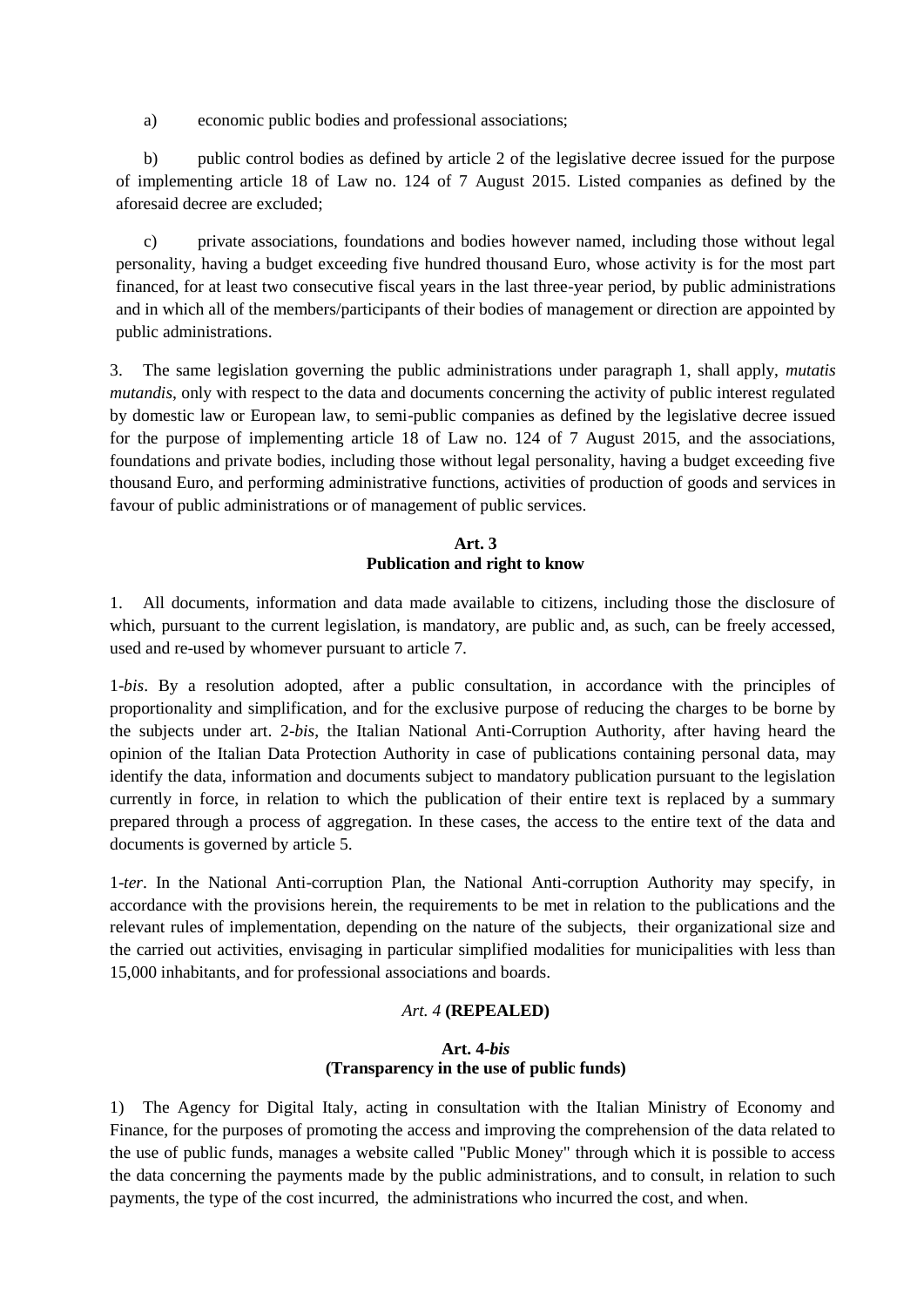2) Each administration shall publish on its own website, in a clearly visible area of the section named "Transparent Administration", the data concerning its own payments, by making available for consultation the type of cost incurred, the relevant time and beneficiary.

3) Article 15 to 20 shall apply to staff related costs.

4) No new or higher cost shall derive for the public finance from the provisions of paragraphs 1 and 2. The involved administrations shall meet the relevant requirements within the scope of the human, instrumental and financial resources available under the legislation currently in force.

# **Title I-***BIS* **RIGHT OF ACCESS TO DATA AND DOCUMENTS**

## **Art. 5 (Public access to data and documents)**

1. The obligation to publish documents, information or data, envisaged for the public administrations by the legislation currently in force, entails the right of everyone to request the publication of any document, information or datum the publication of which has been omitted.

2. For the purpose of fostering widespread forms of control on the pursuance of the institutional functions and the use of public funds and promoting the participation to the public debate, everyone has the right to access the data and documents held by the public administrations other than the ones subject to publication pursuant to this decree, without prejudice to the restrictions imposed in relation to the need to protect legally relevant interests as provided for by art. 5-*bis*.

3. The exercise of the right referred to in paragraphs 1 and 2 is not subject to any restriction as far as the applicants' credentials are concerned. The application for public access shall specify which data, information or documents are requested giving no reason in relation thereto. The application may be sent either electronically in accordance with the modalities set out in Legislative Decree n. 82 of 7 March 2005 as subsequently modified, or directly to one of the following offices:

- a) the office holding the data, information or documents;
- b) the public relation office;
- c) any other office indicated by the administration in the section "Transparent Administration" of its institutional website
- d) the person in charge of preventing corruption and guaranteeing transparency, if the application concerns data, information or documents the publication of which, pursuant to this decree, is mandatory.

4. No cost shall be applied to the data or documents released in an electronic format or in hard copy except for the cost actually incurred and duly documented by the administration for reproducing such data and documents on physical devices.

5. Without prejudice to the cases of compulsory publication, if the recipient (administration) of the application identifies parties, if any, that may oppose to the publication, pursuant to article 5-*bis*, paragraph 2, of the law, it shall notify any such party thereof by sending a copy of the application by registered letter with acknowledgment of receipt, or by telematics means to those who have given their consent to this kind of communication. Within ten days from the date of receipt of such notice, said parties may submit, also by telematic means, a reasoned statement of opposition to the access application.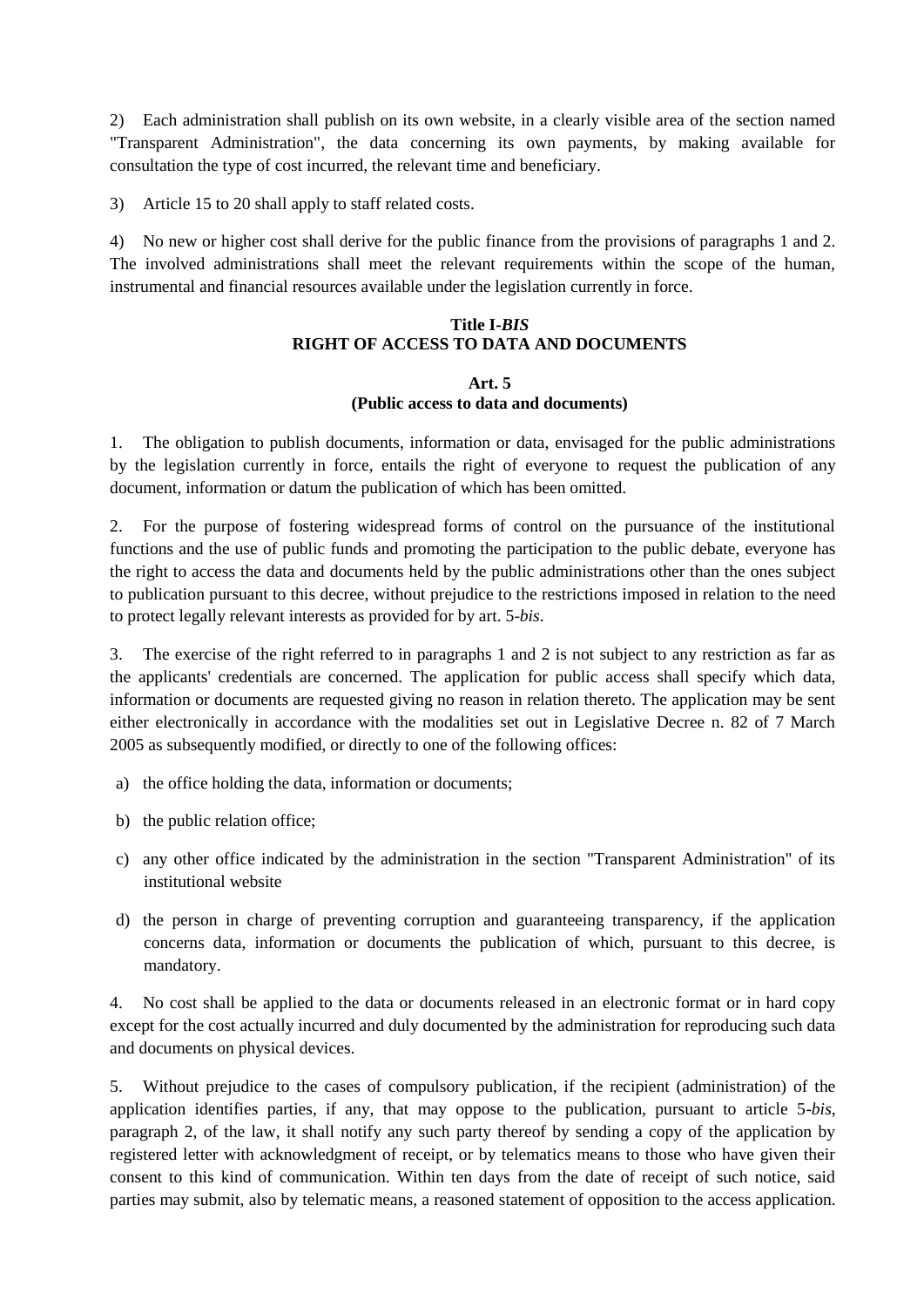From the date on which the notice is sent to the aforesaid parties, the term under paragraph 6 is suspended until an opposition, if any, is received from the latter. Upon expiry of said term, and after having acknowledged receipt of such communication, the public administration shall process the request.

6. The public access procedure must be completed with the issuance, within thirty days from the date of submittal of the relevant application, of an express and reasoned decree to be sent to the relevant applicant and the opposing parties, if any. If the application is accepted, the administration shall promptly provide the applicant with the data or documents requested, or, in case the application concerns data the publication of which is mandatory pursuant to this decree, shall publish the data, information or documents requested on the website and shall notify the applicant thereof, by also providing the relevant hyperlink. If the application is accepted, despite the opposition of other parties, without prejudice to the cases in which it is demonstrated that the release cannot be postponed, the administration shall notify the opposing party thereof and shall send the data or documents requested to the relevant applicant not earlier than fifteen days from that date of receipt of the notice by the opposing party. If the access application is rejected. postponed or restricted, reasons must be given making reference to the cases and subject to the limits set out in art. 5-*bis*. hereto. The person responsible for the prevention of corruption and for transparency, may ask information about the results of the applications to the offices of the relevant administration.

7. In the event of a total or partial rejection of the access or if no response is given in relation thereto within the term indicated in paragraph 6 above, the applicant may submit the request for review indicated in art. 43, to the person responsible for the prevention of corruption and for transparency, who will make its decision by issuing a reasoned measure within twenty days. If the access is denied or postponed in order to protect the interests under art. 5-*bis*, paragraph 2, letter *a)*, the aforesaid person responsible for the prevention of corruption and for transparency shall make its decision, having heard the opinion of the Italian Data Protection Authority, who shall respond within ten days from the date of receipt of the application. From the date on which the notice is sent to the Italian Data Protection Authority, the term within which the person responsible for the prevention of corruption and for transparency has to make its decision, shall be suspended until the opinion of the Data Protection Authority is received or in any case for a period not exceeding the abovementioned ten day period. The applicant may lodge an appeal with the Regional Administrative Court pursuant to art. 116 of the Code of Administrative Proceeding under Legislative Decree n. 104 of 2 July 2010, against the decision taken by the competent administration or, if the applicant has submitted a request for review, against the decision taken by the person responsible for the prevention of corruption and for transparency.

8. If the object of the application are acts of the regional administrations or local entities, the applicant may also lodge an appeal with the Ombudsman having territorial jurisdiction, if appointed. If no Ombudsman has been appointed, the case shall be referred to the Ombudsman competent for the immediately higher territorial scope. The appeal shall also be notified to the interested administration. The Ombudsman shall make its decision within thirty days from the date on which the appeal is lodged. If the Ombudsman deems unlawful the rejection or the postponement, it shall inform the applicant and the competent authority thereof. If the latter confirms the rejection or postponement within thirty days form the date of receipt of the Ombudsman's notice, the access will be permitted. If the applicant has resorted to the Ombudsman, the term under art. 116, paragraph 1, of the Code of Administrative Proceeding, shall start from the date of receipt by the applicant of the outcome of the application that it has sent to the Ombudsman. If the access is denied or postponed to protect the interests under art. 5-*bis*, paragraph 2, letter a), the Ombudsman shall make its decision, having heard the opinion of the Italian Data Protection Authority, who shall decide within ten days from the request. From the sending date of the notice to the Italian Data Protection Authority, the term within which the Ombudsman can make its decision shall be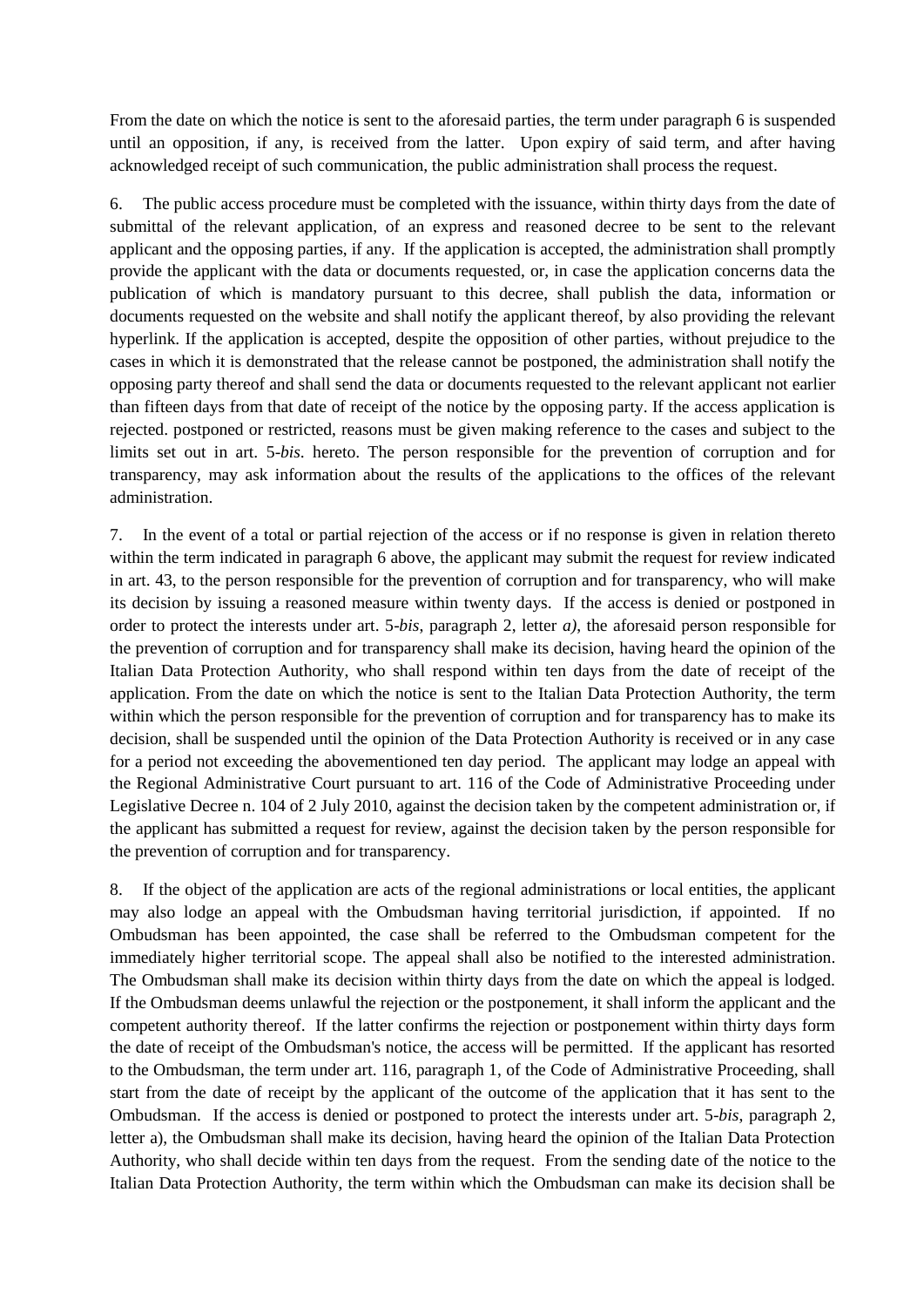suspended, to the day on which the opinion of the Data Protection Authority is received and in any case for a period not exceeding the aforesaid ten days.

9. If the application is accepted, the opposing party may submit a request for review pursuant to paragraph 7 and lodge an appeal with the Ombudsman pursuant to paragraph 8.

10. If the application for public access concerns data, information or documents the publication of which is mandatory pursuant to this decree, the person responsible for prevention of corruption and for transparency has the obligation to send the alert provided for by art. 43, paragraph 5.

11. Without prejudice to the obligations of publication envisaged by Title II, as well as the various forms of access of the interested parties envisaged by Title V of Law n. 241 of 7 August 1990.

## **Art. 5-***bis* **(Exclusions and restrictions on public access)**

1. The public access under art. 5, paragraph 2, is rejected if the denial is necessary to avoid a material damage to the protection of one of the public interests concerning:

- a) public order and safety;
- b) national safety;
- c) defence and military issues;
- d) international relationships;
- e) the politics and the economic and financial stability of the State;
- f) the carrying out of investigations on offences and their prosecution;
- g) the smooth conduct of inspection activities.

2. The access under art. 5, paragraph 2, is also rejected if the denial is necessary to protect one of the following private interests and prevent them from being materially prejudiced:

a) personal data protection, in accordance with the applicable legislation;

b) freedom and secrecy of correspondence;

c) commercial and economic interests of individuals or legal entities, including their intellectual property, copyright and trade secrets;

3. The right under art. 5, paragraph 2, is excluded in case of State secrets and in any other case in which the access and disclosure is prohibited by the law, including the cases in which the access is subject to the legislation currently applicable to compliance with specific conditions, modalities or restrictions, including those provided for by art. 24, paragraph 1, of Law n. 241 of 1990.

4. Without prejudice to the obligations of publication envisaged by the legislation currently in force. If the restrictions under paragraphs 1 and 2 concern only certain data or certain parts of the document requested, the access to the other data or the other parts shall be permitted.

5. The restrictions under paragraphs 1 and 2 shall apply only to the period in which the protection is justified in relation to the nature of the data. Public access cannot be denied if, for protecting the interests under paragraphs 1 and 2, it will suffice to resort to the power of postponement.

6. For the purposes of defining the exclusions and restrictions imposed on the public access under this article, the Italian National Anticorruption Authority, acting in accordance with the Italian Data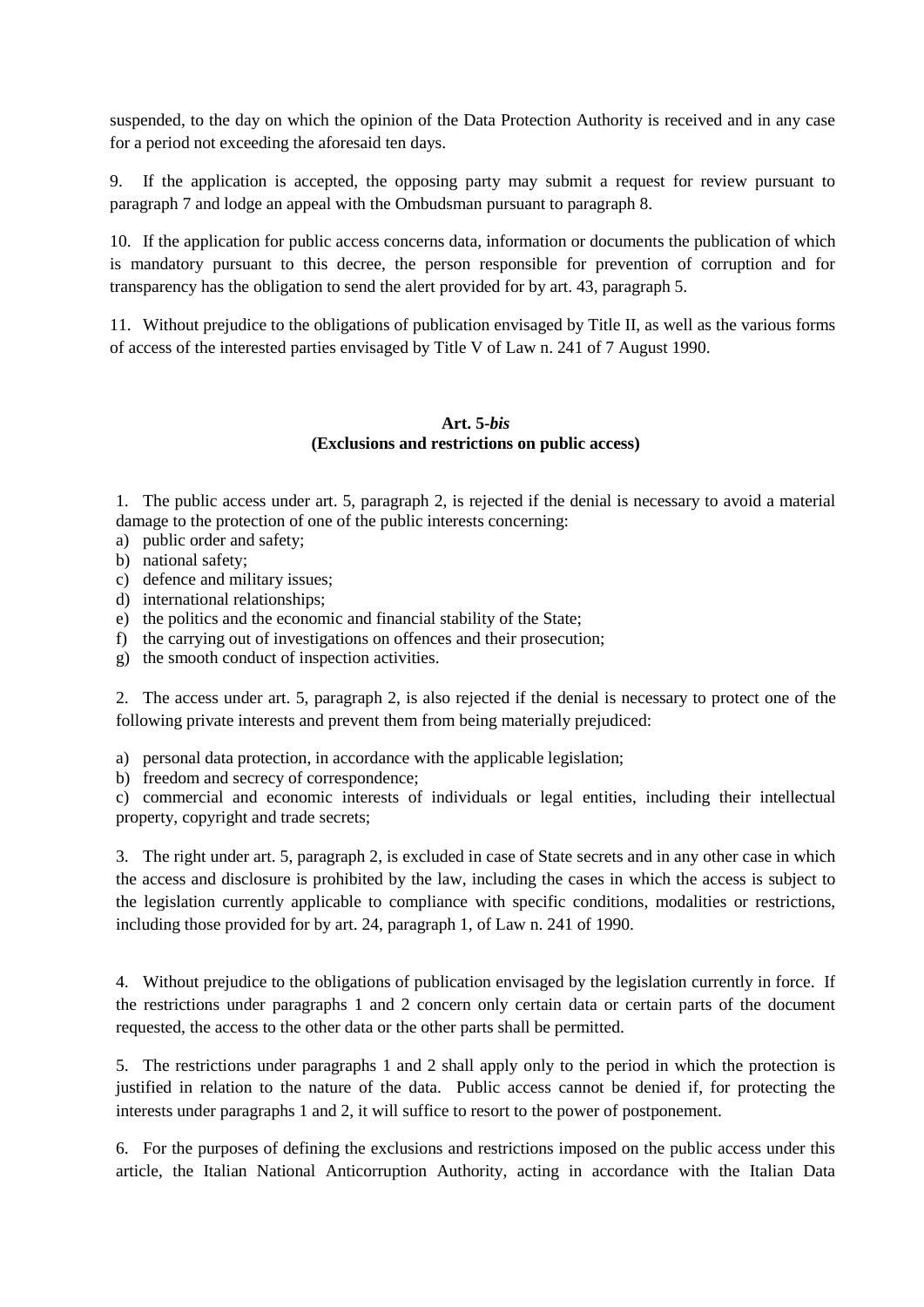Protection Authority and having heard the opinion of the Unified Conference (*Conferenza Unificata*) under art. 8 of Legislative Decree n. 281 of 28 August 1997, shall adopt the operational guidelines.

## **Art. 5-***ter* **(Access to data on statistical units for scientific purposes)**

1. The entities and offices of the Italian National Statistical System pursuant to Legislative Decree n. 322 of 6 September 1989, hereinafter referred to as, "*Sistan*", may grant access for scientific purposes to data on statistical units, arranged in such a way as to make it impossible for them to be directly identified, provided that:

a) the access is requested by researchers belonging to universities, research entities, public and private institutions or their research centres, included in the list prepared by the Statistical Office of the European Union (Eurostat) or meeting the requirements set out pursuant to paragraph 3, letter a), further to an assessment conducted by the same subject of *Sistan* that will grant the access and approved by the Committee under the same paragraph 3;

b) a non-disclosure agreement is undersigned by a subject authorized to represent the applicant specifying the conditions of use of the data on statistical units, the obligations of the researchers, the measures envisaged should the obligations assumed be breached, as well as the measures adopted to protect the confidentiality of the data;

c) a research proposal is submitted and found to be appropriate on the basis of the criteria set out at paragraph 3, letter b), by the same subject of *Sistan* that will grant the access. The project shall specify the purpose of the research, the reason for which such purpose cannot be pursued without the use of the data on the statistical items, the name of the researchers who will access the data on the statistical items, the data required, the methods of the research and which results are expected to be disseminated. As many confidentiality statements as are the researchers who will access the data on the statistical items, shall be attached, duly signed by the researchers, to the proposal. It is forbidden to process such data for purposes other than the ones provided for in the research project, to store them for a period exceeding the duration of the project, to disclose the data to third parties and to disseminate them: failure to comply with the foregoing shall result in the imposition of the sanction envisaged by art. 162, paragraph 2-*bis*, of Legislative Decree n. 196 of 30 June 2003.

2. The data on the statistical units under paragraph 1, given their nature as well as the risks and consequences that may result from their unlawful disclosure, shall be made available to the researchers in the form of a file to which methods of controls have been applied in order to prevent the identification of the statistical unit. In case of reasoned requests, from which it emerges the necessity to know the data for the purposes of the research and the impossibility to find alternative solutions, the files made available shall consist of files to which such methods have not been applied, provided that such files are used in the laboratories set up by the controller of the statistical processing to which the data refer. The files shall be accessible also by remote through laboratories organized and managed by a subject deemed suitable and provided that: the release of the results of the relevant processing is authorized by the person responsible for the same laboratory; the results of the research make it impossible to identify the statistical units, in compliance with the legislation applicable to statistical secrecy and personal data protection, and, should the files be used within the scope of joint projects aimed, among other things, at pursuing institutional tasks of the controller of the statistical processing to which the data refer, on the basis of specific protocols of research undersigned by the researchers involved in the project, in which the rules applicable to statistical secrecy and personal data protection are recalled.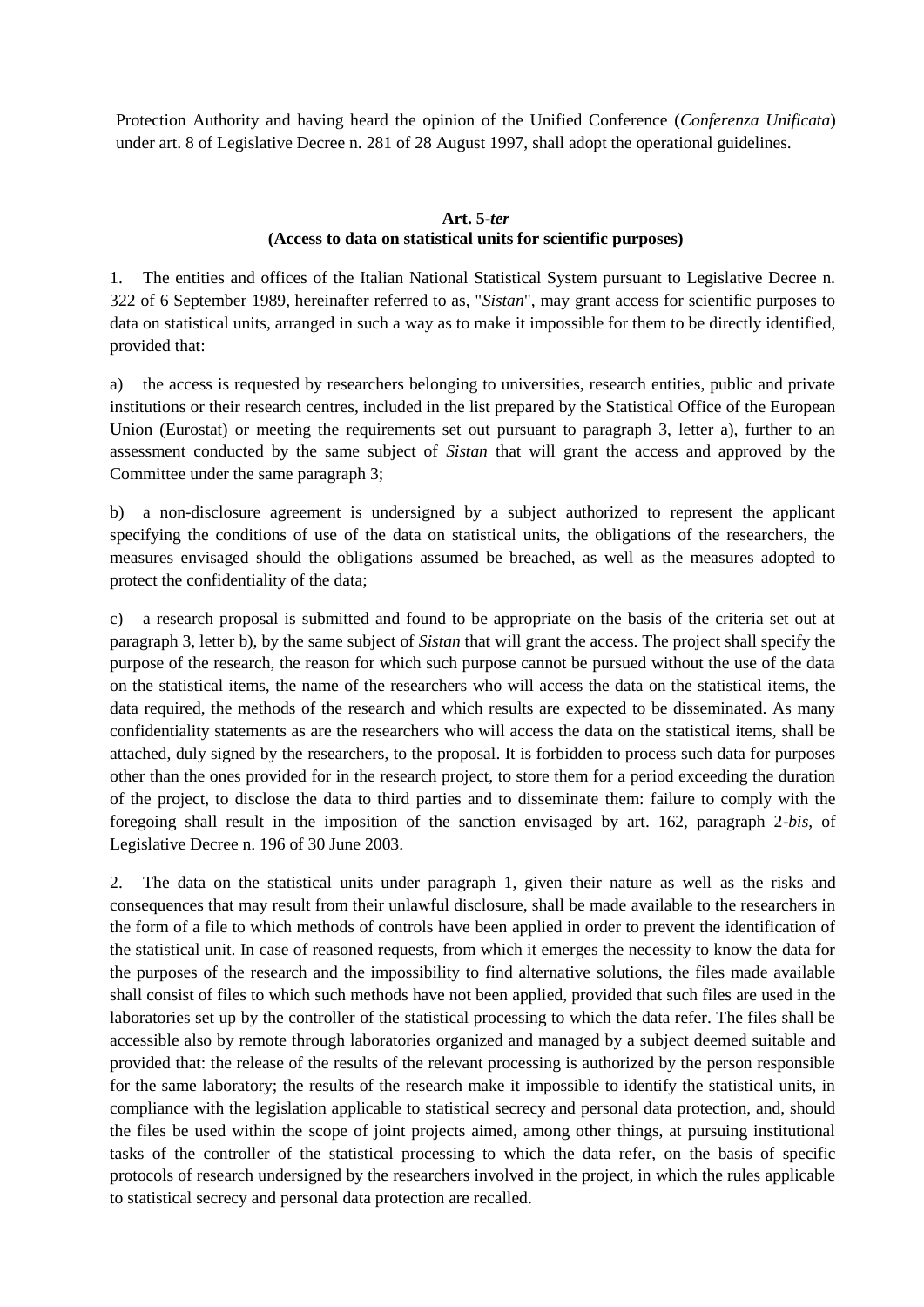3. By a deed to be issued pursuant to art. 3, paragraph 6, of Presidential Decree n. 166 of 7 September 2010, the Italian Committee of Direction and Coordination of Statistical Information (*Comstat*), having heard the opinion of the Italian Data Protection Authority and relying on *ISTAT*'s support, shall adopt the guidelines for implementing the provisions of this article. *Comstat* shall set out in particular:

- a) the criteria for recognizing the entities under paragraph 1, letter a), having taken into account the institutional purposes pursued, the activity carried out and the internal structure related to the research activity, as well as the measures adopted to ensure the security of the data;
- b) the criteria for accepting the research projects, having taken into account the purpose of the research, the necessity to have available the requested data, the expected results and benefits, and the methods adopted for their analysis and dissemination;
- c) the manners in which the physical and virtual laboratories under paragraph 2 are organized and operated;
- d) the criteria for accrediting the operators of the virtual laboratories, having taken into account the institutional purposes, the adequacy of the organisational structures, and the measures adopted for the management and security of the data;
- e) the consequences resulting from the failure, if any, to fulfil the obligations assumed by the research entity and by each individual researcher.
- 4. The lists of the accredited research entities and the files of the data on statistical units made available, are published on the institutional websites of *Sistan* and of each *Sistan*'s entity.
- 5. The provisions of this article shall also apply to the data concerning legal entities, entities or associations.

## **Title I-***TER* **PUBLICATION OF DATA, INFORMATION AND DOCUMENTS**

## **Art. 6 (Quality of the information)**

- 1. The public administrations shall guarantee the quality of the information posted on the institutional websites in compliance with the duties of publications provided for by the law, ensuring the integrity of the information, and the fact that such information is up to date, complete, prompt, ready for consultation, easy to understand, homogeneous, easily accessible, as well as consistent with the original documents held by the administration, and that it contains an indication of its origin and of how it can be reused in accordance with the provisions of article 7.
- 2. The necessity to ensure an adequate quality of the information can, under no circumstances, constitute a reason for omitting or delaying the publication of the data, information and documents.

## **Art. 7 Open data and reusability**

1. The documents, information and data the publication of which is mandatory pursuant to the legislation in force, made available also as a result of the public access referred to in article 5, are published in an open format pursuant to article 68 of the Code of Digital Administration under Legislative Decree n. 82 of 7 March 2005, and can be reused pursuant to Legislative Decree n. 36 of 24 January 2006, Legislative Decree n. 82 of 7 March 2005, and Legislative Decree n. 196 of 30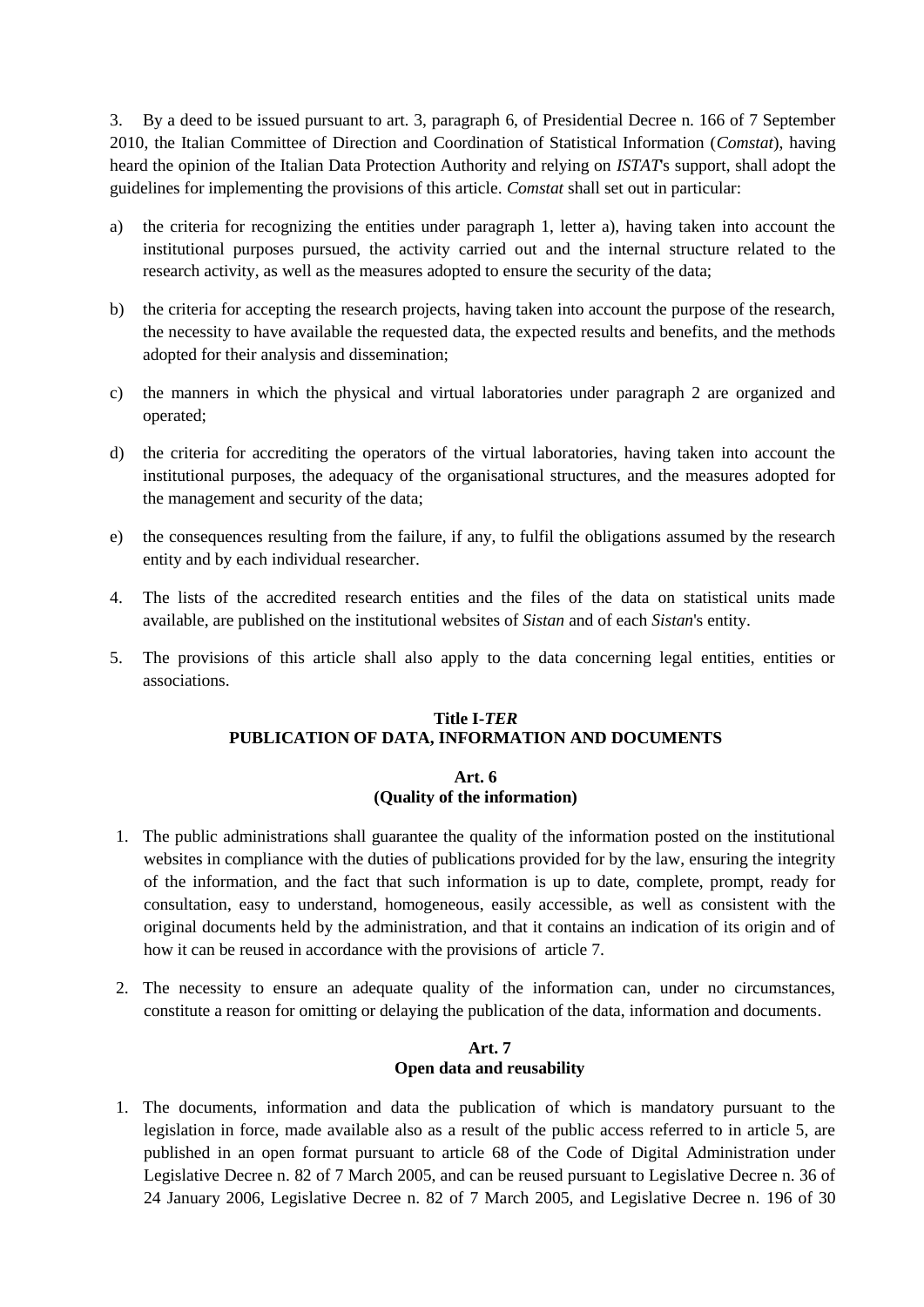June 2003, with no restriction other than the obligation to quote the source and to respect its integrity.

## **Art. 7-***bis* **(Reuse of published data)**

- 1. The obligations to publish personal data other than sensitive and judicial data referred to in article 4, paragraph 1, letters d) and e), of Legislative Decree n. 196 of 30 June 2003, entail the possibility to disseminate such data through institutional websites, as well as to process them in such a way as to ensure their indexing and traceability through web browsers and their reutilization pursuant to article 7 and in accordance with the principles applicable to the processing of personal data.
- 2. The publication on the institutional websites, in accordance with this decree, of the data related to the holders of bodies issuing political guidelines, and of offices or tasks of direct cooperation, as well as related to the directors of administrative bodies, is aimed at bringing transparency to the public sector, *i.e.,* something which adds up to the achievement of a goal of significant public interest in accordance with the rules applicable to the protection of personal data.
- 3. The public administrations may decide to publish on their institutional websites data, information and documents that they are not obliged to publish pursuant to this decree or on the basis of a specific law or regulatory provision, subject to the restrictions set out in art. 5-*bis*, by making anonymous the personal data, if any, contained therein.
- 4. Where the law or regulations provide for the publication of acts or documents, the public administrations shall make, with respect to the specific purposes of transparency of the publication, unintelligible any personal data that it is not relevant or, in case of sensitive or judicial data, not essential.
- 5. The information concerning the performances of anyone in charge of a public function and his/her assessment shall be made accessible by the relevant administration. It is not permitted to publish, except in the cases provided for by the law, information concerning the nature of the diseases and family problems that prevent the relevant employee from going to work, as well as the components of the performance assessment or the information concerning the employment relationship between the aforesaid employee and the administration, which are capable of disclosing any of the data referred to in article 4, paragraph 1, letter *d)* of Legislative Decree no. 196/2003.
- 6. The restrictions on the access and dissemination of the information referred to in Article 24, paragraphs 1 and 6, of Law n. 241 of 7 August 1990, as subsequently amended, of all of the data referred to in article 9 of Legislative Decree n. 322 of 6 September 1989, and of those provided for by the EU legislation concerning the protection of statistical confidentiality, and of those which are expressly qualified as confidential by domestic and European regulations on statistics, as well as those relating to the dissemination of data capable of disclosing health and sex life shall be maintained.
- 7. The Commission referred to in article 27 of Law n. 241 of 7 August 1990, shall continue to operate also after the expiry of the mandate provided for by the legislation currently in force, without any charges for the State budget.
- 8. The services of aggregation, extraction and massive transmission of documents stored in databases made available on the web, are beyond the scope of this decree.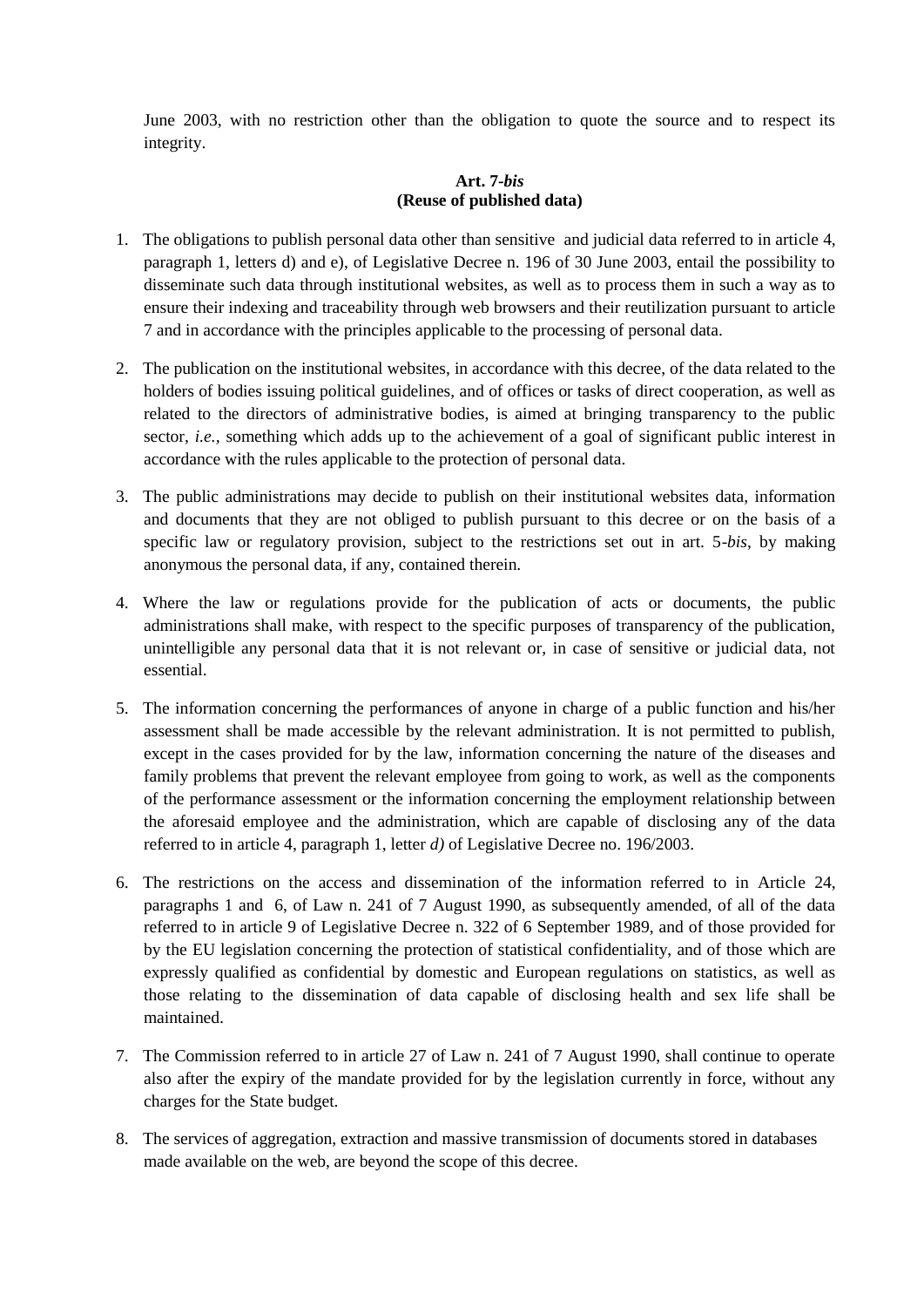## **Art. 8 (Effective date and duration of the obligation to publish)**

- 1. Documents containing acts subject to mandatory publication pursuant to the legislation currently in force, are immediately published on the administration's institutional website.
- 2. Documents containing other data and information subject to mandatory publication pursuant to the legislation currently in force, shall be published and kept up to date pursuant to the provisions of this Decree.
- 3. Data, information and documents subject to mandatory publication pursuant to the legislation currently in force, shall be published for a period of 5 years, starting from January 1 of the year following the year from which the publication becomes mandatory and in any case until the published acts produce their effects, without prejudice to any other term set out by the legislation on the processing of personal data and by the provisions of article 14, paragraph 2, and of article 15, paragraph 4. Upon expiry of such terms, the data shall become accessible pursuant to article 5.
- 3-*bis*. The Italian National Anti-corruption Authority, after having valued the risk of corruption, the need of simplification and the requests for access, shall determine, also upon invitation of the Italian Data Protection Authority, the cases in which the duration of the publication of the data and of the document may be shorter than 5 years.

# **Art. 9 Access to the information published on the websites**

- 1. In order to make fully accessible the information published, a specific section called "Transparent Administration" shall be placed on the homepage of the institutional websites. Such section shall contain the data, information and documents published in accordance with the legislation currently in force. Administrations are not allowed to use filters or other technical solutions to prevent web search engines from indexing and making searches inside the "Transparent Administration" section. In order to avoid possible duplications, such publication may be replaced by a hyperlink directing to the section of the website containing the relevant data, information or documents, ensuring the quality of the information referred to in Article 6.
- 2. Paragraph 2 **REPEALED**

# **Art. 9-***bis* **(Database publishing)**

- 1. Public administrations holding the databases referred to in Annex B shall publish the data contained in said databases, corresponding to the obligations to publish set forth in the present decree, indicated in the same, with the requirements laid down in Article 6, if compatible with the modalities of collection and processing of the data.
- 2. In the cases referred to in paragraph 1, only with respect to the data actually contained in the databases mentioned in that paragraph, the subjects under art. 2-*bis* shall fulfill the publication obligations provided for in this decree, indicated in Annex B, by communicating the data, information or document held by them to the administration that is the holder of the relevant database, and publishing on their institutional websites, in the section called "Transparent Administration", the hyperlink directing, respectively, to the database containing the relevant data, information or documents.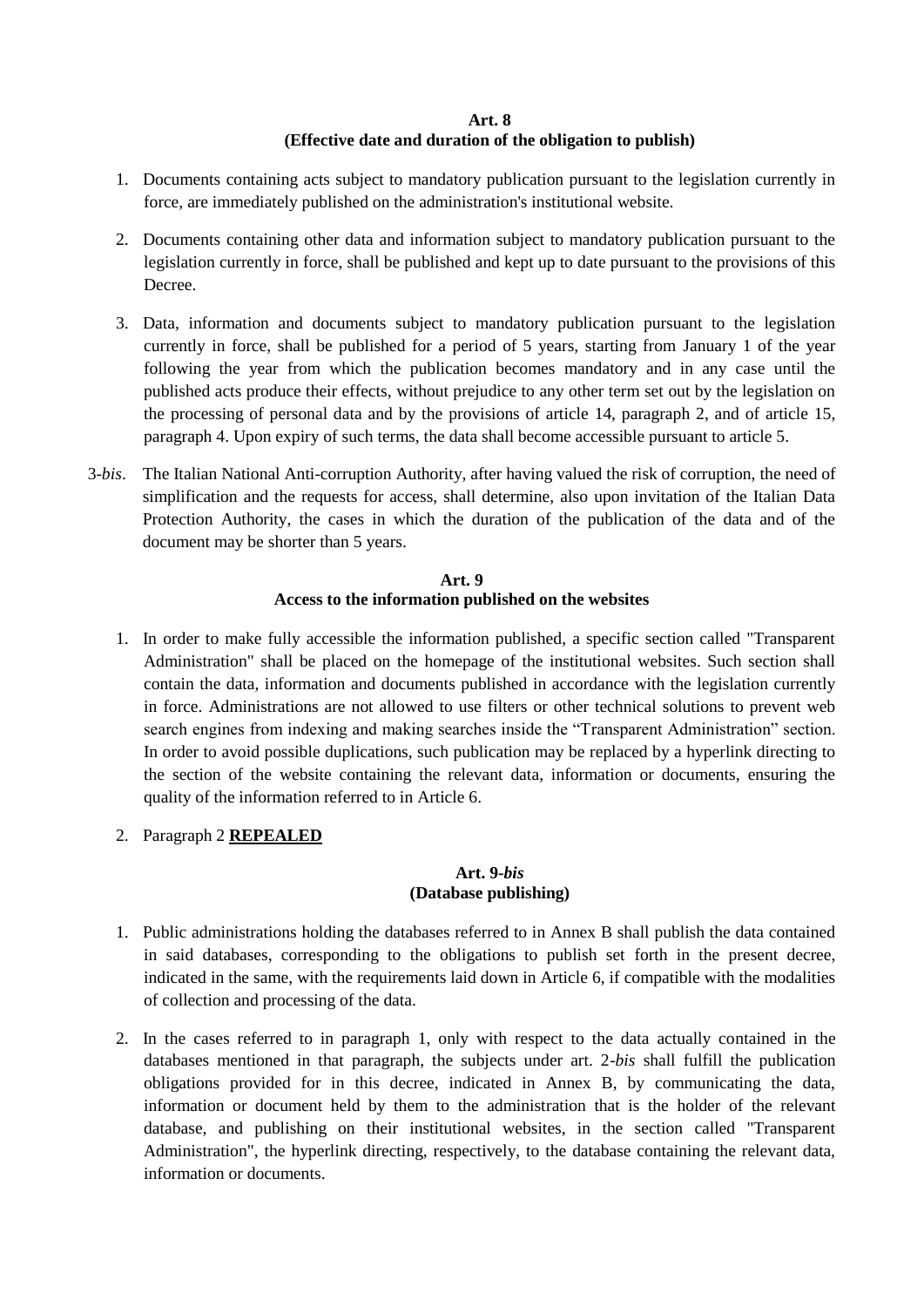- 3. In the event that, on the databases, no publication has been made of the data which, pursuant to paragraph 2, must be and were actually communicated, the request for public access, referred to in article 5, shall be submitted to the person responsible for the prevention of corruption and for transparency of the administration that is the holder of the database.
- 4. If the omitted publication of the data by the public administrations referred to in paragraph 1 is attributable to the subjects under paragraph 2, the request for civic access referred to in article 5 shall be submitted to the responsible for the prevention of corruption and for transparency of the administration required to make the communication.

## **Art. 10 (Coordination with the Three-Year Plan for the Prevention of Corruption)**

1. Each administration shall specify, in a separate section of the Three-Year Plan for the Prevention of Corruption referred to in article 1, paragraph 5 of Law no. 190/2012, the persons responsible for the transmission and publication of the documents, information and data pursuant to this decree.

# 2. Paragraph two **REPEALED**

- 3. The promotion of higher levels of transparency shall be the strategic goal of each administration, which shall result in the definition of organizational and individual objectives.
- 4. Public administrations shall ensure utmost transparency in every phase of the performance management cycle.
- 5. For the purposes of reducing the cost of the services, using the information and communication technologies, as well as of the consequent labour cost savings, the public administrations shall identify, on an annual basis, the services furnished to both intermediate and end users, pursuant to article 10, paragraph 5, of Legislative Decree n. 279 of 7 August 1997. The administrations shall also look after the calculation of the costs, distinguishing between the costs actually incurred and the costs attributed to employees for each service provided, as well as the monitoring of how these will progress over the time, publishing the relevant data pursuant to article 32.
- 6. Each administration shall illustrate the Plan and the Performance Report, referred to in article 10, paragraph 1, letters a) and b) of Legislative Decree no. 105/2009, to consumers' and users' associations, research centers, and other qualified observers, at events dedicated to transparency, with no new or higher cost for the public budget.

# 7. **REPEALED**

- 8. Each administration shall publish on its institutional website in the section called "Transparent Administration" referred to in article 9:
- (a) The Three-Year Plan for the Prevention of Corruption;
- (b) The Plan ad the Report referred to in article 10 of Legislative Decree n. 150 of 27 October 2009;
- (c) The names and *curricula* of the members of the independent assessment bodies referred to in article 14 of Legislative Decree no. 150/2009.
- (d) **CANCELLED**
- 9. Transparency is also very important for the purposes of determining the quality standards of the public services to be implemented through service cards pursuant to article 11 of Legislative Decree n. 286 of 30 July 1999, as amended by article 28 of Legislative Decree n. 150 of 27 October.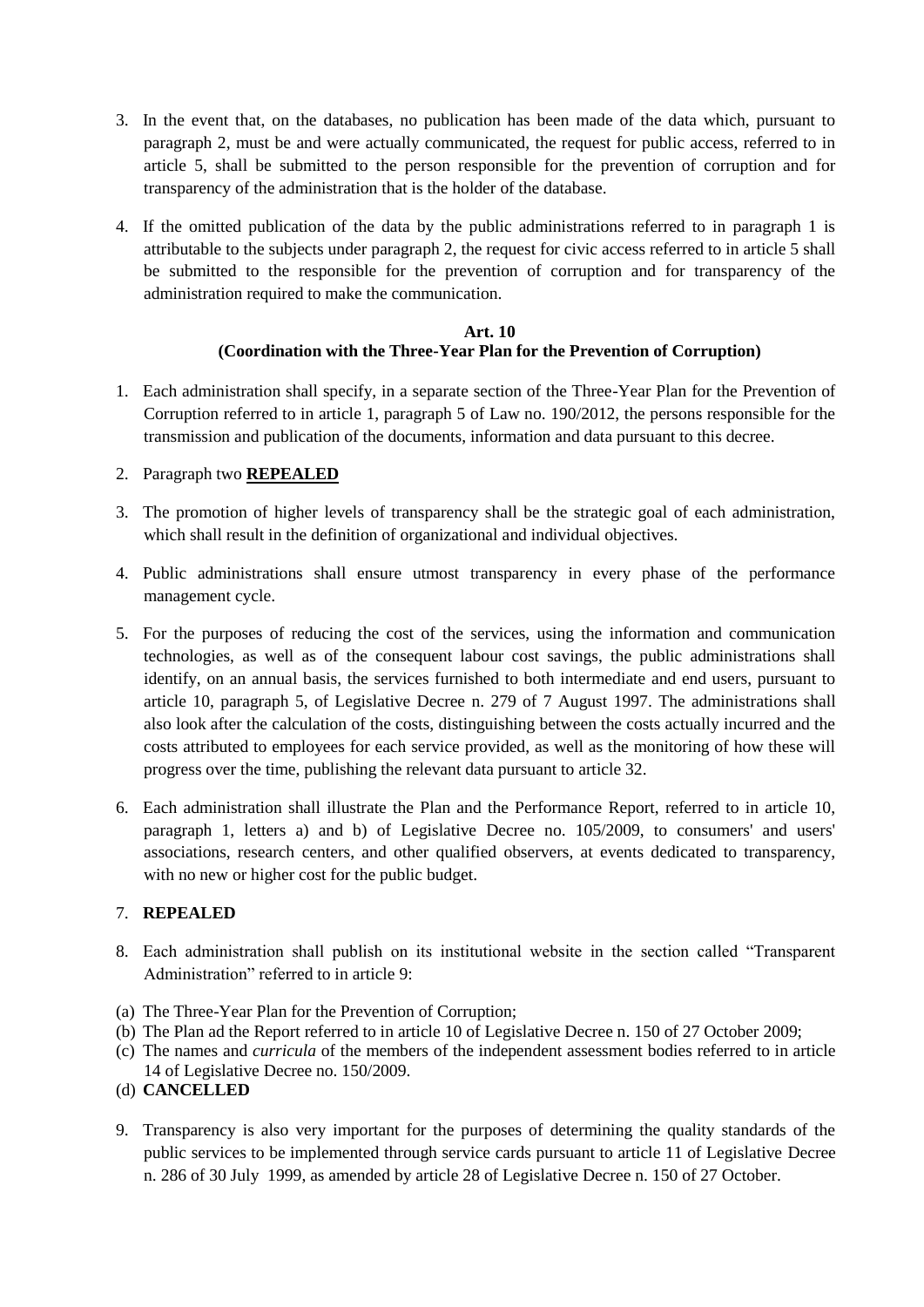# *Art. 11* **(REPEALED)**

### **Article 12**

## **(Publication requirements concerning deeds of a general administrative and normative nature)**

- 1. Without prejudice to what has been provided for in relation to publications in the Official Gazette of the Italian Republic by Law n. 839 of 11 December 1984, and by the relevant implementing rules, public administrations shall publish on their institutional websites the normative references and the links directing to the provisions of the state laws published in the database called «Normattiva» governing their establishment, organization and activity. Directives, circular letters, programs and instructions issued by the administration and any deed, required by the law or otherwise adopted, in which decisions are taken, in general, on the organization, functions, goals, procedures, or in which it is determined the interpretation of legal rules affecting them or in which guidance is given for their implementation, including codes of conduct, additional anti-corruption measures as defined under Article 1, paragraph 2-*bis* of Law 190 of 2012, strategic and management plans and the deeds issued by the independent bodies in charge of assessing performance, shall also be published.
- 1-*bis* The person responsible for transparency of the competent administrations shall publish on the institutional website a schedule containing an indication of the dates on which the newly introduced administrative obligations will become effective, and shall promptly send it to the Department of the public function to enable it to post a summary of such schedule, arranged in a chronological order, on a dedicated section of the institutional website. Failure to comply with the provisions of this paragraph shall result in the imposition of the sanctions set forth in article 46.
- 2. As to statutes and regional laws governing the functions, organization and performance of the activities falling within the competence of the administration, the details of the deeds and an updated version of the relevant official texts shall be published.

## **Title II**

### **Publication requirements concerning the organization and activity of public administrations**

## **Article 13**

## **(Publication requirements regarding the organization of public administrations)**

- 1. Public administrations shall publish and keep updated any information and data concerning their organization, accompanied by reference documents, including documents of a normative nature. The data object of the publication shall include, *inter alia*, data concerning:
- a) political bodies and bodies of management and administration, with an indication of their respective competences;
- b) the structure of the offices, the competences of each office, including those of a non-general executive level, the names of the managers in charge of each office;
- c) the illustration in a simplified form, for the purpose of making the data fully accessible and understandable, of how the administration is organized, using for instance organizational charts or other similar graphical representations;
- d) the list of the telephone numbers as well as of the institutional mailboxes and dedicated certified mailboxes, to which citizens can address any query they may have on the institutional tasks.

## **Article 14**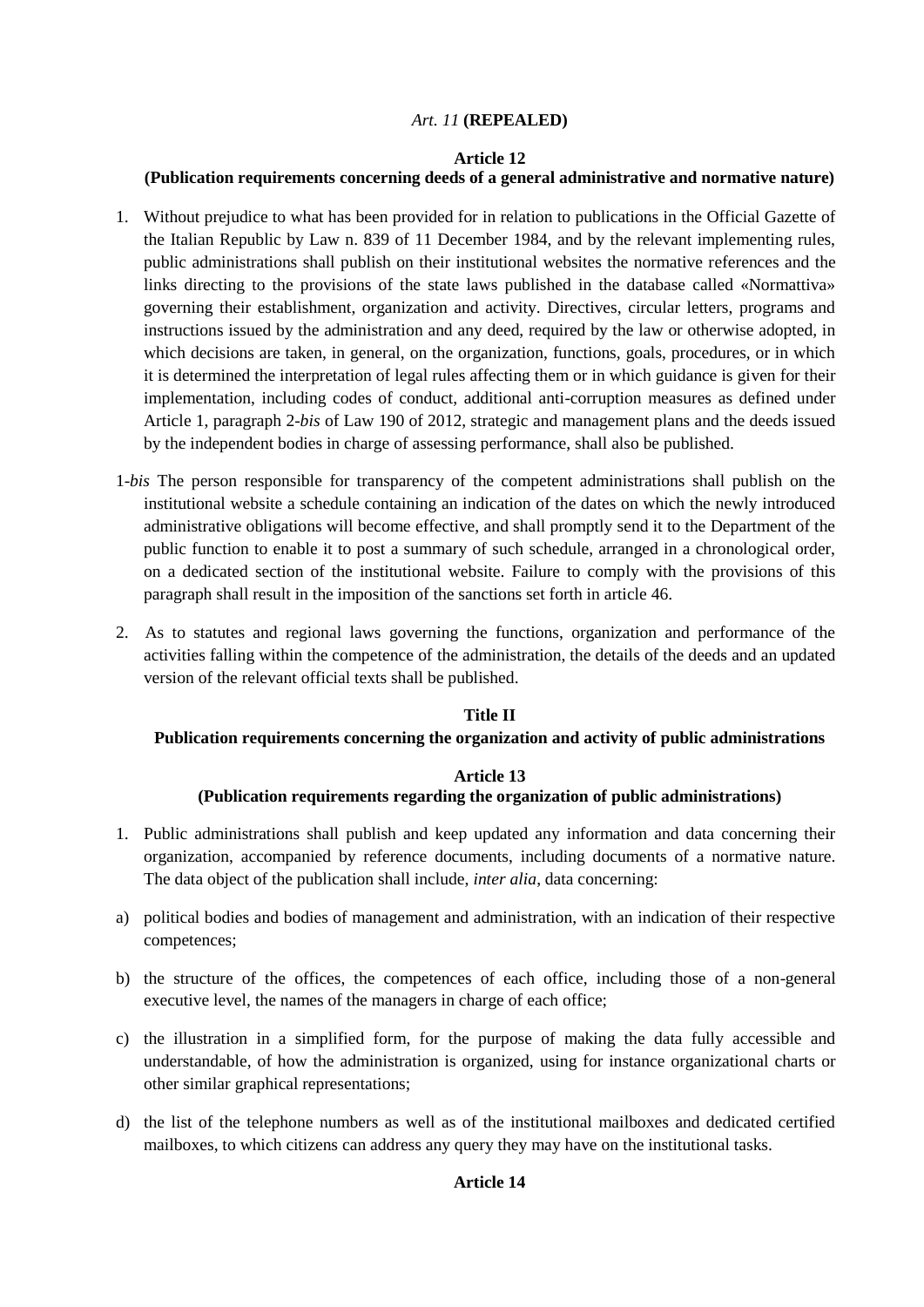## **(Publication requirements concerning the holders of political, administrative, management, government and managerial positions)**

1.. In relation to the holders of political offices, including central, regional or local non-elective offices, the State, the regions and the local entities shall publish the following documents and information: a) the deed or announcement of appointment, with an indication of the term of office or the electoral mandate;

b) the curriculum;

c) the remuneration of whatever type related to the acceptance of the office; the public money spent on business travels and missions;

d) the data related to the acceptance of other offices, both in public and private bodies, and the relevant remuneration received on any ground;

e) other appointments, if any, remunerated with public money with an indication of the relevant amount;

f) the declarations and tax return provided for in Article 2 of Law 5 July 1982, no. 441, as well as the declarations and tax return referred to in Articles 3 and 4 of the same law, as amended by this decree, only with respect to the relevant individual, his/her not separated spouse and relatives within the second degree of kinship, if they have consented to such disclosure. Evidence shall in any case be given in case of lack of consent. The provisions of article 7 do not apply to the information referred to in this paragraph concerning individuals other than the holder of the political office.

- 1-*bis.* The public administration shall publish the data under paragraph 1 in relation to the holders of administrative, direction or government offices, however named, except in the case of appointments without remuneration, and to the holders of management positions, granted for whatever reason, including any appointment granted at the discretion of the *organo di indirizzo politico* without resorting to public selection processes.
- 1-*ter.* Each manager shall notify to the administration where he/she holds office the aggregate amount of public money he/she has received, also in relation to the provisions of Article 13, paragraph 1, of Governmental Decree n. 66 of 24 April 2014, converted, with amendments, by Law n. 89 of 23 June 2014. The public administration shall publish, for each manager, on its institutional website, the aggregate amount of the aforesaid remuneration.
- 1-*quarter.* In the deeds of appointment of the managers and in their relevant agreements, the goals of transparency aimed at making understandable and readily accessible to citizens any published data, including, in particular, the data of the accounts concerning the expenses and the costs incurred for the personnel, to be indicated both in an aggregate form and in details, shall be reproduced. Failure to meet the aforesaid goals shall result in the manager be held liable pursuant to the provisions of Article 21 of Legislative Decree n. 165 of 30 March 2001. Any failure to meet the above requirements shall be taken into account when considering the granting of future appointments and tasks.
- 1-*quinquies.* The duties of publications set out in paragraph 1 shall apply also to the holders of organizational positions (*titolari di posizioni organizzative*) to whom the proxies under Article 17, paragraph 1-*bis*, of Legislative Decree n. 165 of 2001 have been granted, as well as in the circumstances envisaged in Article 4-*bis*, paragraph 2, of Governmental Decree n. 78 dated 19 June 2015, and in any other case in which managerial tasks are performed. As to the other holders of organizational positions, the only document to be published in their respect is their *curriculum vitae*.
- 2. Public administrations shall publish the data referred to in paragraph 1 and paragraph 1-*bis* within three months from the election, appointment or entrustment of the task and for the three years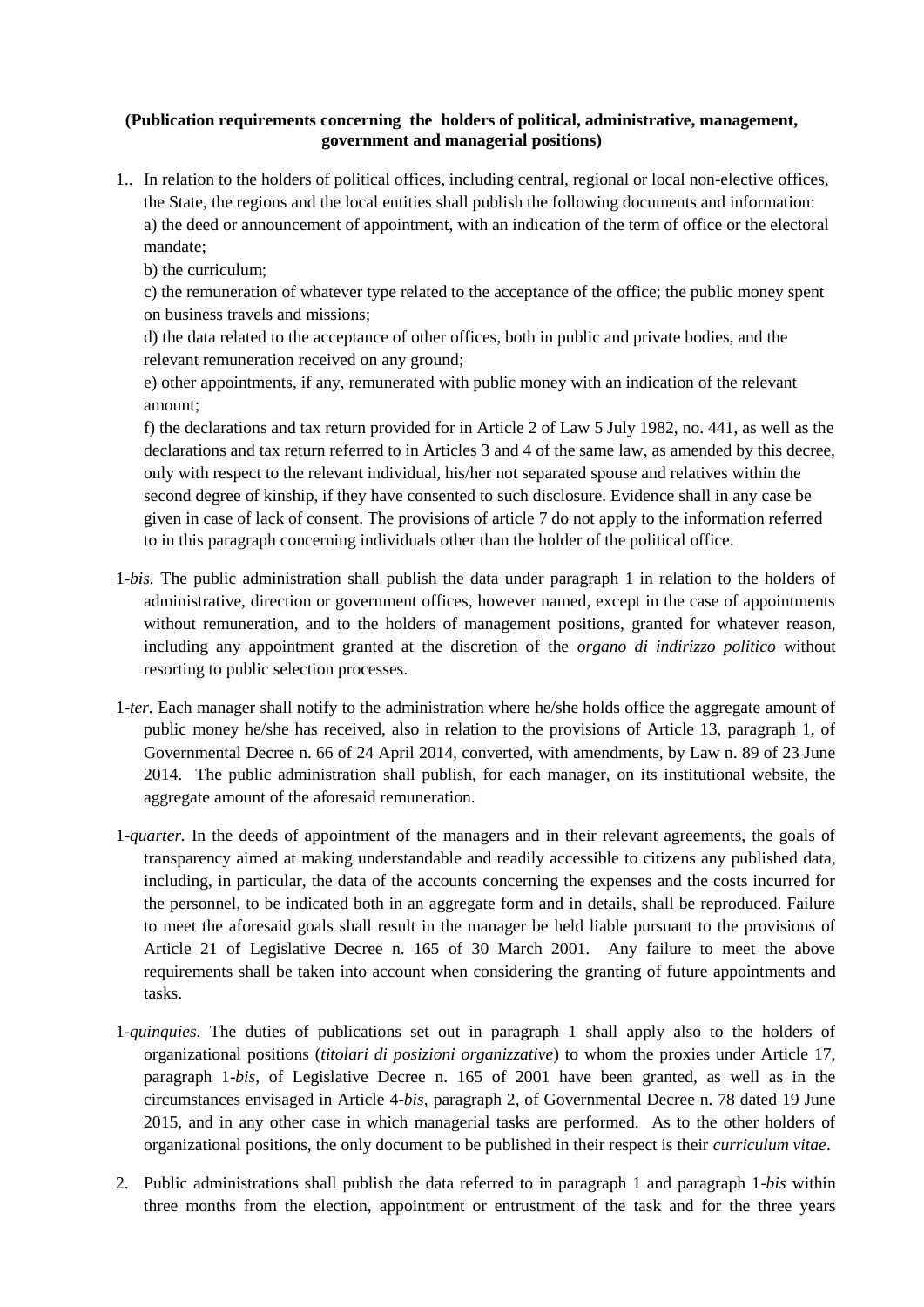following the termination of the mandate or of the appointment of the relevant individual, except for the information relating to the balance sheet and, where permitted, the tax return of the not separated spouse and the relatives within the second degree of kinship, that shall be published up to the termination of the office or of the mandate. At the expiry of the period of publication, the relevant data and information shall be accessible pursuant to the provisions of Article 5.

## **Article 15**

## **(Publication requirements concerning collaborators and consultants)**

- 1. Without prejudice to the provisions of article 9-*bis* and to the duties of disclosure pursuant to article 17, paragraph 22, of Law 15 May 1997, no. 127, public administrations shall publish and keep updated the following information on any individual acting as collaborator and consultant:
	- a) the details of their deed of appointment;
	- b) their *curriculum vitae*;
	- c) any data concerning the performance of tasks or any office held in private entities regulated or financed by the public administration, or the performance of professional activities;

d) the remuneration, however named, related to their consultancy or collaboration relationship, especially the variable components of it, if any, or the components related to the assessment of their achieved results.

2. The publication of the details of the deeds by which external collaborators or consultants are engaged on any ground, and in relation to which a remuneration is envisaged, with a complete indication of the relevant recipients, the reason for their engagement and the amount disbursed, as well as the notification to the Office of the President of the Italian Council of Ministers - Department of public service, of the relevant data pursuant to article 53, paragraph 14, second sentence, of Legislative Decree 30 March 2001 no. 165 as subsequently amended, are conditions to be met for making the deed effective and paying the relevant amounts. The administrations shall publish and keep updated on their respective institutional websites the lists of their consultants, with an indication of the object, the term and the relevant remuneration. The Department of public service allows the consultation of the data referred to in this paragraph also by name.

- 3. Failure to publish the information provided for in paragraph 2, shall result in the manager who has arranged the relevant payment be held liable - a liability to be ascertained through a disciplinary proceeding - and in the imposition of a penalty equal to the amount disbursed, without prejudice to the compensation for the damage of the beneficiary, if the conditions provided for in article 30 of Legislative Decree 2 July 2010 no. 104 are met.
- 4. Public administrations shall publish the data referred to in paragraphs 1 and 2 within three months from the appointment and for the three years following the termination of the office.

## 5. **REPEALED.**

## **Article 15-bis**

## **(Publication requirements concerning appointments granted in subsidiaries)**

1. Without prejudice to the provisions of article 9-*bis*, companies under public control, as well as companies under extraordinary administration, except for companies issuing financial instruments listed on regulated markets and their subsidiaries, shall publish, within 30 days from the appointment of collaborators, consultants or professionals including arbitrators, and for two years following their termination, the following information:

a) the details of their deed of appointment, the object of their work performance, the reason for their appointment and the relevant term;

b) the *curriculum vitae*;

c) their remuneration, however named, related to their collaboration or consultancy relationship, as well as to professional appointments, including those of arbitrators;

d) the type of procedure followed for selecting the contracting party and the number of participants in the procedure.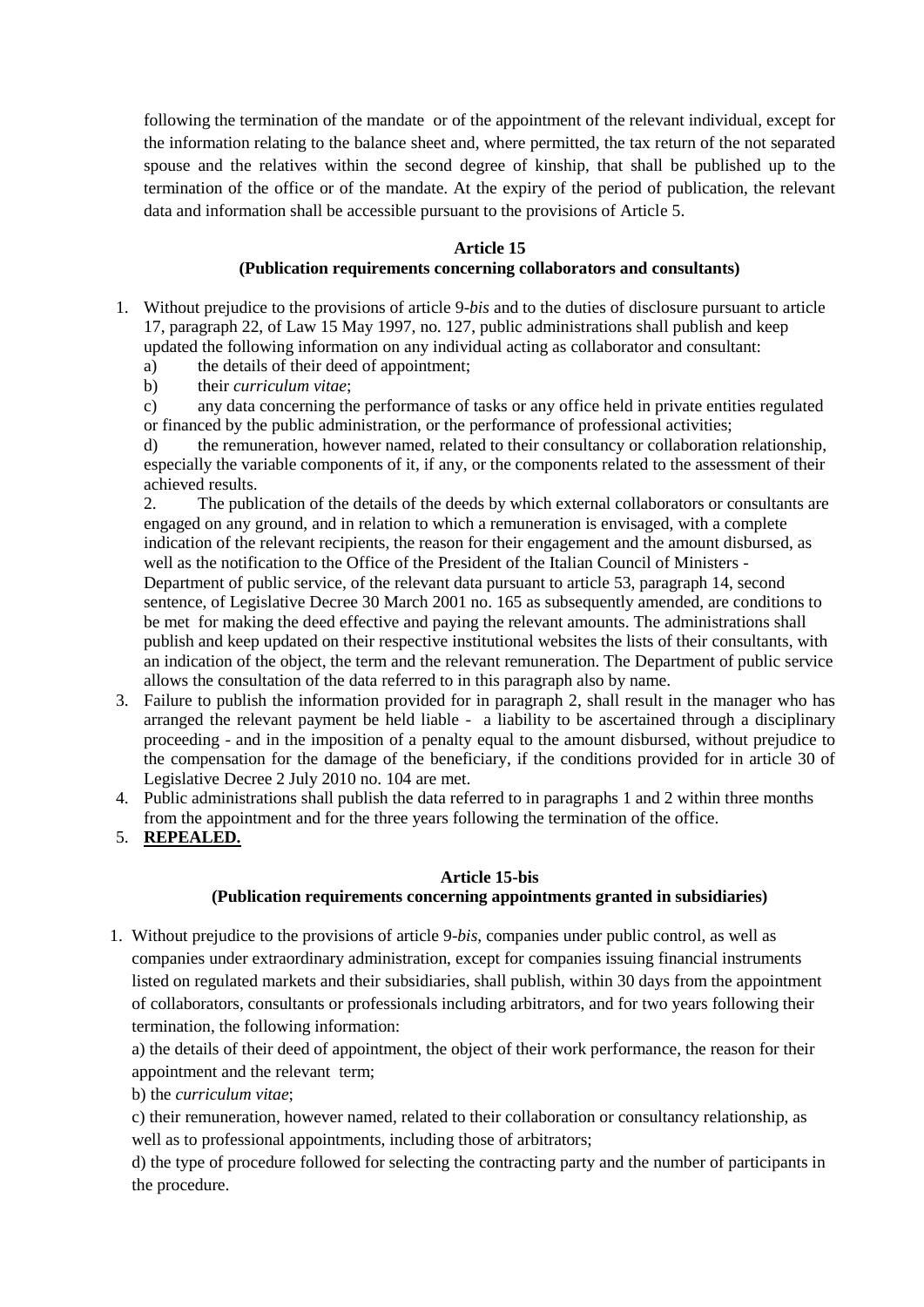2. The publication of the information under paragraph 1, concerning appointments for which a remuneration is envisaged, is a condition to be met for making the payment effective. Failure to publish, in whole or in part the information, shall result in the individual responsible for the publication and the individual who made the payment be subject to a penalty equal to the amount paid.

# **Article 15- ter**

# **(Publication requirements concerning directors and experts appointed by courts or administrative authorities)**

- 1. The register referred to in Article 1 of Legislative Decree 4 February 2010 no. 14 shall be kept electronically and included into a dedicated public area of the institutional website of the Italian Ministry of Justice. For each member, the register, shall indicate the appointments received, with an indication of the authority who has granted them and the relevant date of appointment and termination, as well as any advance payment made in their favor and final remuneration Such data shall be entered into the register by the clerk of courts within 15 days from the date of the relevant announcement. The regulations under article 10 of the abovementioned legislative decree no. 14/2010 set out any other additional data to be included in the register.
- 2. The National Agency for the administration and allocation of assets seized and confiscated from organized crime, under article 110 of Legislative Decree 6 September 2011 no. 159, shall publish on its institutional website the appointments granted to the technicians and the other qualified entities set out in article 38, paragraph 3, of the abovementioned decree no. 159/2011, as well as the remuneration paid to each of them.
- 3. In the register provided for in article 28, paragraph four, of Royal Decree 16 March 1942, no. 267, the orders concerning any advance payment and final remuneration liquidated to each of the individuals set out in the same article 28, the closing of bankruptcy and homologation of the composition, and the execution of the composition, as well as the amount of the assets and liabilities of the closed procedures, shall also be entered.
- 4. Prefectures shall publish the deeds by which directors and experts are appointed pursuant to article 32 of Governmental Decree 24 June 2014 no. 90, and their remuneration quantified.

# **Article 16**

# **(Publication requirements concerning the total number of staff and the cost of civil servants on open-ended contracts)**

- 1. Without prejudice to the provisions of article 9-*bis*, public administrations shall publish the annual account of the staff and the relevant incurred expenses (*conto annuale*) set out in article 60, paragraph 2, of Legislative Decree 30 March 2001 no. 165, containing the data related to the total number of staff needed, the staff actually employed and the relevant cost, with an indication of the modalities of distribution of said staff by different qualifications and professional areas, with particular regard to the staff assigned to offices that collaborate directly with political bodies.
- 2. Without prejudice to the provisions of article 9-*bis*, public administrations, within the scope of the publications under paragraph 1, shall highlight separately the data related to the total cost of civil servants on open-ended contracts, arranged by professional areas, with particular regard to the staff assigned to offices that collaborate directly with political bodies.
- 3. Public administrations shall publish on a quarterly basis the data related to the absence rates of civil servants arranged by office of managerial level.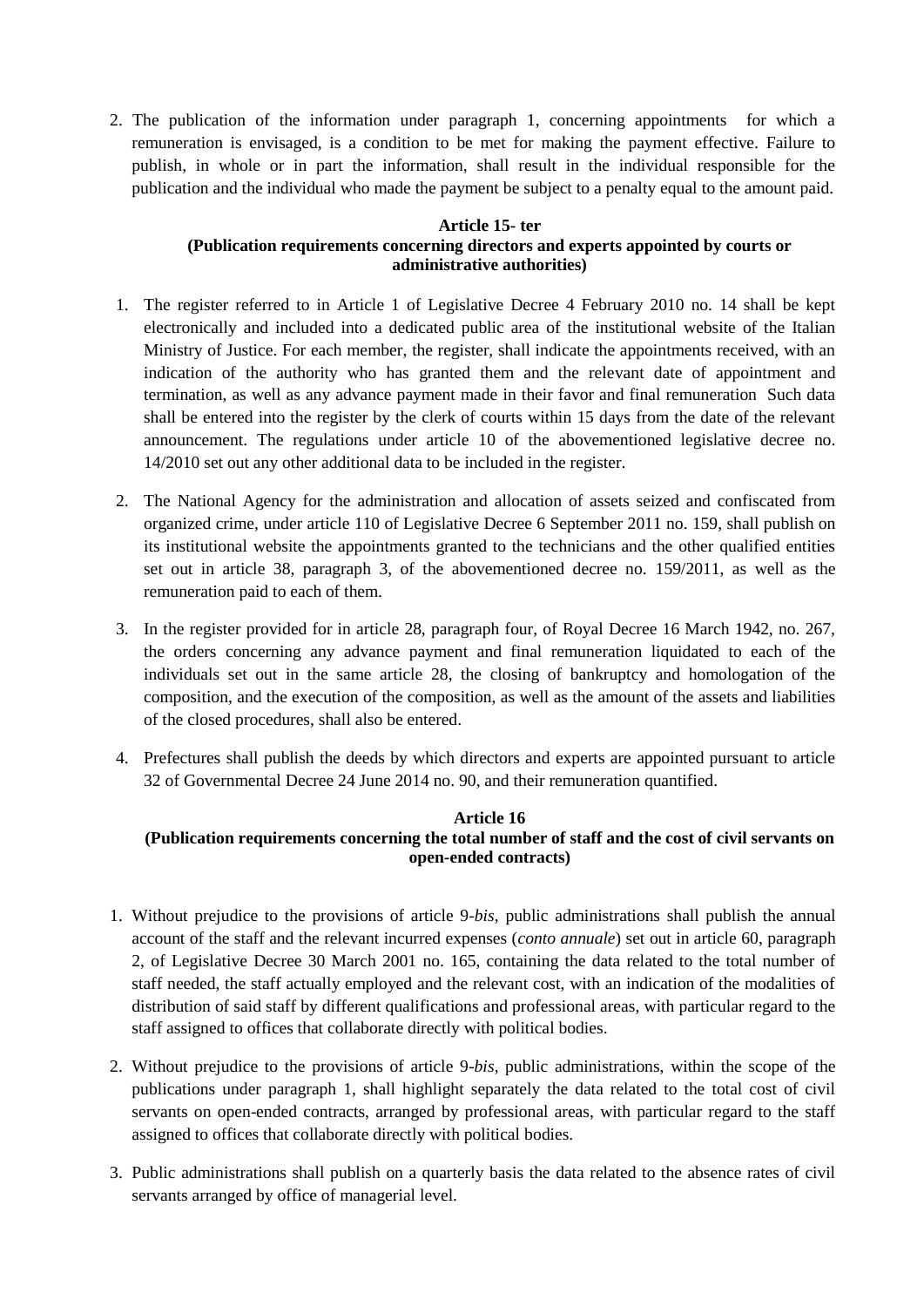3-*bis*. The Department of Public Service of the Presidency of the Italian Council of Ministries ensures that the mobility processes of civil servants is adequately made public also through the publication of the data capable of disclosing the identity of the involved individuals.

### **Article 17 (Publication requirements of data related to civil servants on fixed-term contracts)**

- 1. Without prejudice to the provisions of article 9-*bis,* public administrations shall publish on a yearly basis, within the scope of the provisions of article 16, paragraph 1, the data related to civil servants on fixed-term contracts, including servants assigned to the offices that collaborate directly with political bodies.
- 2. Without prejudice to the provisions of article 9-*bis,* public administrations shall publish on a quarterly basis the data related to the total cost of the staff under paragraph 1, especially the staff assigned to the offices that collaborate directly with the political bodies.

# **Article 18 (Publication requirements of data related to appointments granted to civil servants)**

1. Without prejudice to the provisions of article 9-*bis*, public administrations shall publish a list of the appointments granted or the authorizations given to each of their employees, with an indication of the term of office and the remuneration owed to them for each appointment.

# **Article 19 (Notices of a competitive examination)**

- 1. Without prejudice to the duties of disclosure required by the law, public administrations shall publish the notice of a competitive examination for recruiting, for any reason, staff for the administration, as well as the criteria adopted by the Commission for assessing the relevant candidates, and the outline of the written tests
- 2. Public administrations shall publish and keep constantly updated the list of the notices.

### **Article 20 (Publication requirements of data related to the assessment of the performance of, and the award of bonuses to, civil servants)**

- 1. Public administrations shall publish the data related to the aggregate amount of the allocated bonuses associated to performance and the amount of the bonuses actually distributed.
- 2. Public administrations shall publish the criteria defined in the systems of performance measurement and assessment for awarding additional remuneration and the data concerning its distribution, in an aggregate form, in order to reflect the level of selectivity used in awarding the bonuses and the incentives, as well as the data related to the degree of differentiation in the awards both to managers and employees.

# 3. **REPEALED**.

# **Article 21**

# **(Publication requirements concerning data on collective bargaining)**

1. Without prejudice to the provisions of article 9-*bis,* public administrations shall publish the necessary references for consulting any national collective bargaining agreement/contract applicable to them, as well as their authentic interpretations, if any.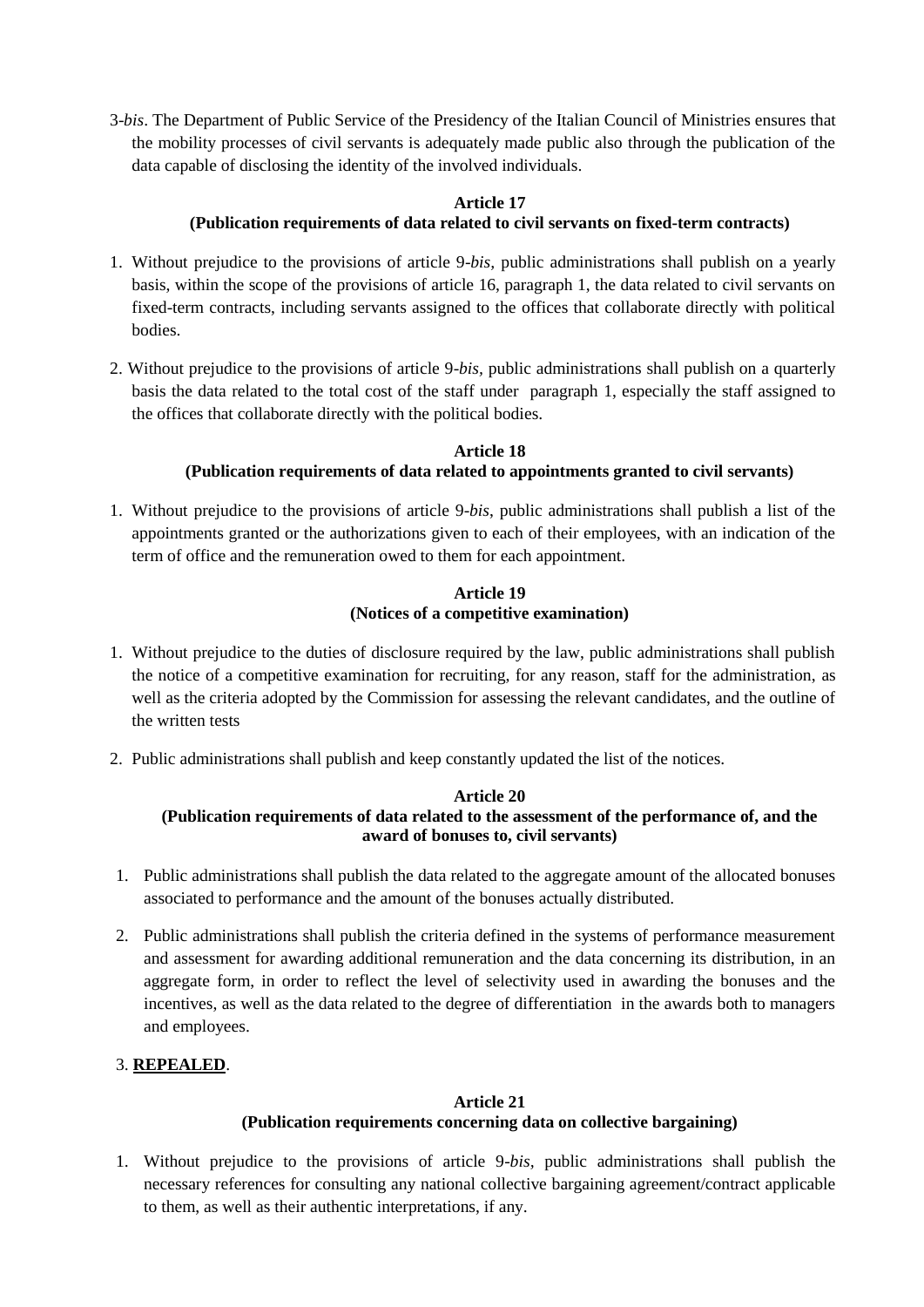2. Without prejudice to the provisions of article 9*-bis* and of article 47, paragraph 8, of Legislative Decree 30 March 2011 no. 165, public administrations shall publish any executed supplemental agreement, together with the technical-financial report and the illustrative report certified by the supervisory bodies set out in article 40- *bis,* paragraph 1, of Legislative Decree no. 165 of 2001, as well as the information annually sent pursuant to paragraph 3 of the same article. The illustrative report, among other things, emphasizes the effects expected as a result of the signing of the supplemental agreement regarding productivity and efficiency of the services provided, also in relation to the citizens' requests.

## **Article 22**

## **(Publication requirements of data related to supervised public entities, private law entities controlled by the government, as well as to shareholdings in private companies**

- 1. Without prejudice to the provisions of article 9-*bis*, each public administration shall publish and keep updated on an annual basis:
- a) the list of the public entities, however named, established, supervised or financed by the same administration as well as the entities in relation to which the administration has the power to appoint the relevant directors, with a list of the functions assigned and the activities carried out in favor of the administration or of the public service activities entrusted;
- b) the list of the companies in which the public administration directly holds shareholdings, even as a minority shareholder specifying the relevant size, with an indication of the functions assigned and the activities carried out in favor of the administration or of the public service activities entrusted;
- c) the list of the private law entities, however named, subject to the control of the administration, with an indication of the functions assigned and the activities carried out in favor of the administration or of the public service activities entrusted. For the purposes of these provisions "private law entities subject to government control" shall mean any private law entity subject to the control of public administrations, or any entity established or supervised by a public administration in which it is acknowledged to said, administration, also in the absence of a shareholding, the power to appoint the top management or the members of the managing bodies of the entity;
- d) one or more graphical representations showing the relationship existing between the administration and the entities referred to in the paragraph above.
- d-*bis*) the measures provided for by the Legislative Decree adopted pursuant to art. 18 of Law n. 124 of 7 August 2015 applicable to the incorporation of semi-public companies, acquisition of participations in existing companies, management of public participations, disposal of corporate shares, listing of publicly held companies in regulated markets and periodical rationalization of public participation.
- 2. Without prejudice to the provisions of article 9-*bis*, for each of the entities under letters a, b and c of paragraph 1, the data related to their name, size of the participation, if any, held by the administration, term of appointment, aggregate charges to be entered, for any reason, in the balance sheet of the administration for the relevant year, number of the representatives of the administration in the government bodies, total remuneration to be paid to each of them, results of the financial statements of the latest three financial years, shall be published. The data concerning the appointments of the entity to act as a director and the aggregate amount of the relevant remuneration, shall also be published.
- 3. In the website of the administration a link directing to the institutional websites of the entities under paragraph 1 shall be included.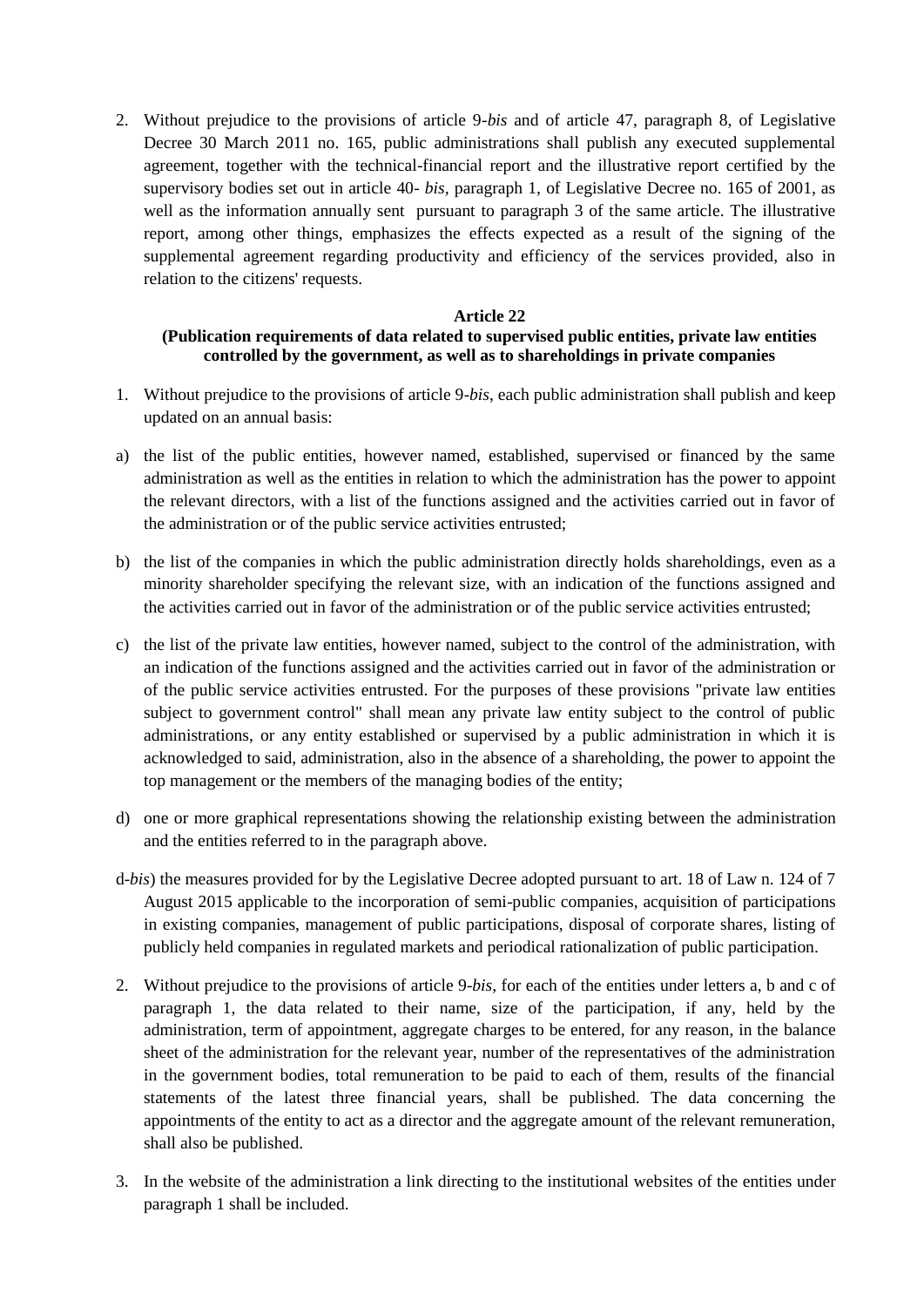- 4. Failure to publish, in whole or in part, the data related to the entities under paragraph 1, shall result in the prohibition for the involved administration to disburse in their favor any amounts, for whatever reason, excepted for any amount that the administration must pay in relation to contractual obligations for services provided in their favor by one of the entities and companies indicated in the categories under paragraph 1, letters a, b and c.
- 5. The administrations holding controlling interests shall promote the application, by the companies over which they exercise a direct control, of the principles of transparency under paragraph 1, letter b, and paragraph 2, to the companies indirectly controlled by the same administrations.
- 6. The provisions of this article shall not apply to semi-public companies, with shares listed in Italian regulated markets or regulated markets of other European countries, and to their subsidiaries.

## **Article 23 (Publication requirements concerning administrative measures)**

1. Public administrations shall separately publish and update every six months, in different parts of the «Transparent Administration» section, the lists of the measures adopted by political bodies and managers, with particular reference to the final measures of the procedures:

# a) **REPEALED**

b) for selecting the contracting party to which to award the works, supplies and services, also with reference to the selection procedure chosen pursuant to the Italian Public Procurement Code, for works, services and supplies, under Legislative Decree 12 April 2006 no. 163, without prejudice to the provisions of article 9-*bis*;

# c) **REPEALED**

d) of the agreements executed by the administration with private individuals or other public administrations, pursuant to articles 11 and 15 of Law 7 August 1990, no. 241.

# 2. **REPEALED.**

# **Article 24**

# **(Publication requirements of aggregated data concerning the administrative activity)**

- 1. Public administrations that arrange, for information and statistical purposes, the data related to their administrative activities in an aggregate form, by sector of activity, competence of the involved bodies and offices, type of proceedings, shall publish and keep constantly updated such data.
- 2. The administrations shall publish and make available for consultation the results of the periodic monitoring concerning compliance with the prescribed times for the procedures, carried out pursuant to the provisions of article 1, paragraph 28, of Law n. 190, of 6 November 2012.

# Article 25 **REPEALED**

## **Article 26**

**(Publication requirements regarding deeds by which subsidies, contributions, grants and economic benefits are granted to individuals, and to public and private entities**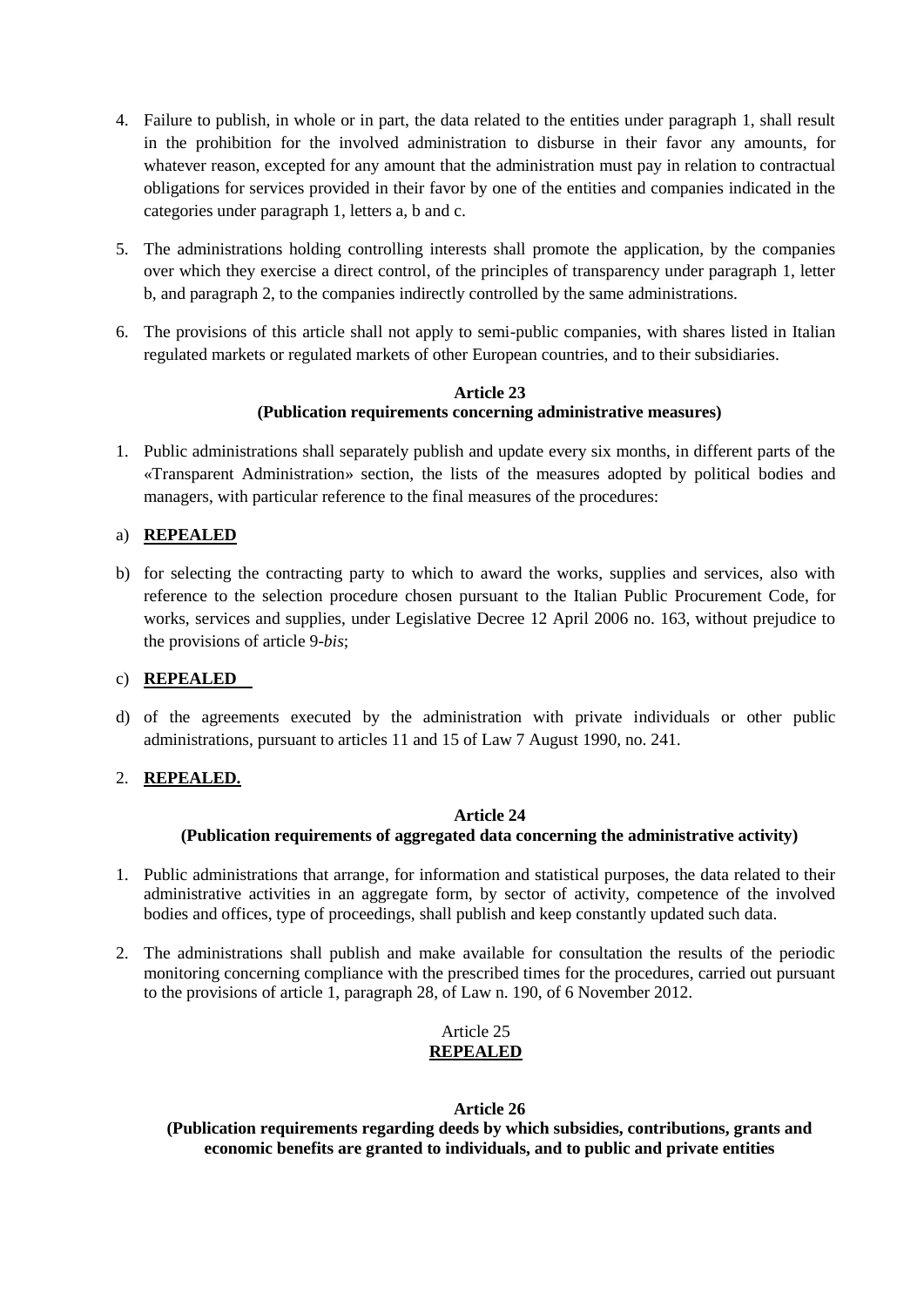- 1. Public administrations shall publish the deeds determining, pursuant to article 12 of Law 7 August 1990, no. 241, the criteria and procedures to be complied with by the same administrations when granting subsidies, contributions, grants and financial aids and economic benefits of any type to individuals and to public and private entities.
- 2. Public administrations shall publish the deeds through which subsidies, contributions, grants and financial aids and economic benefits of any type are granted to individuals and to public and private entities pursuant to the provisions of the abovementioned article 12 of Law no. 241/1990, for amounts higher than Euro 1,000.00.
- 3. The publication pursuant to this article is a legal condition for the effectiveness of the measures through which subsidies and awards, having an aggregate amount higher than Euro 1,000.00, are granted to the same beneficiary in a calendar year. The incomplete publication or the failure or delay in publishing the data shall be ascertained by the supervisory bodies as well as by the beneficiary of the relevant subsidy or award and by any other interested party, also for the purposes of seeking compensation for the damage suffered for the delay of the administration, pursuant to article 30 of the Legislative Decree 2 July 2010 no. 104.
- 4. The publication of the identification data of the beneficiaries of the measures envisaged in this article is not permitted if from such data it is possible to infer information related to the health or the economic-social difficulties of the relevant data subject.

# **Article 27 (Publication requirements related to the list of beneficiaries)**

- 1. The publication pursuant to article 26, paragraph 2, must comprise, for the purposes of paragraph 3 of the same article:
- a) the name of the company or of the entity and their respective tax codes or the name of another beneficiary;
- b) the amount of the economic benefit paid;
- c) the rule or the qualification for the granting;
- d) the office and the official or manager responsible for the relevant administrative procedure;
- e) the procedure followed for the identification of the beneficiary;
- f) the link to the selected project and the curriculum vitae of the appointed individual.
- 2. The information under paragraph 1 shall be included, in the «Transparent Administration» section in an user-friendly manner, and in an open tabular format allowing the transfer, process and reuse of such information pursuant to article 7 which must be annually arranged in a single list for each administration.

## **Article 28 (Publication of the balance sheets of regional and provincial council groups)**

- 1. Without prejudice to the provisions of article 9-*bis*, the regions, the autonomous provinces of *Trento* and *Bolzano* and the provinces shall publish the statements of account set out by article 1, paragraph 10, of Governmental Decree 10 October 2012 no. 174, converted, with amendments, by Law 7 December 2012, no. 213, of the regional and provincial council groups, pointing out the resources transferred or assigned to each group, with an indication of the deed of transfer and how the resources will be used. The deeds and reports of the supervisory bodies shall also be published.
- 2. Failure to publish the statements of account shall result in the reduction by 50 percent of the resources to be transferred or assigned in the year.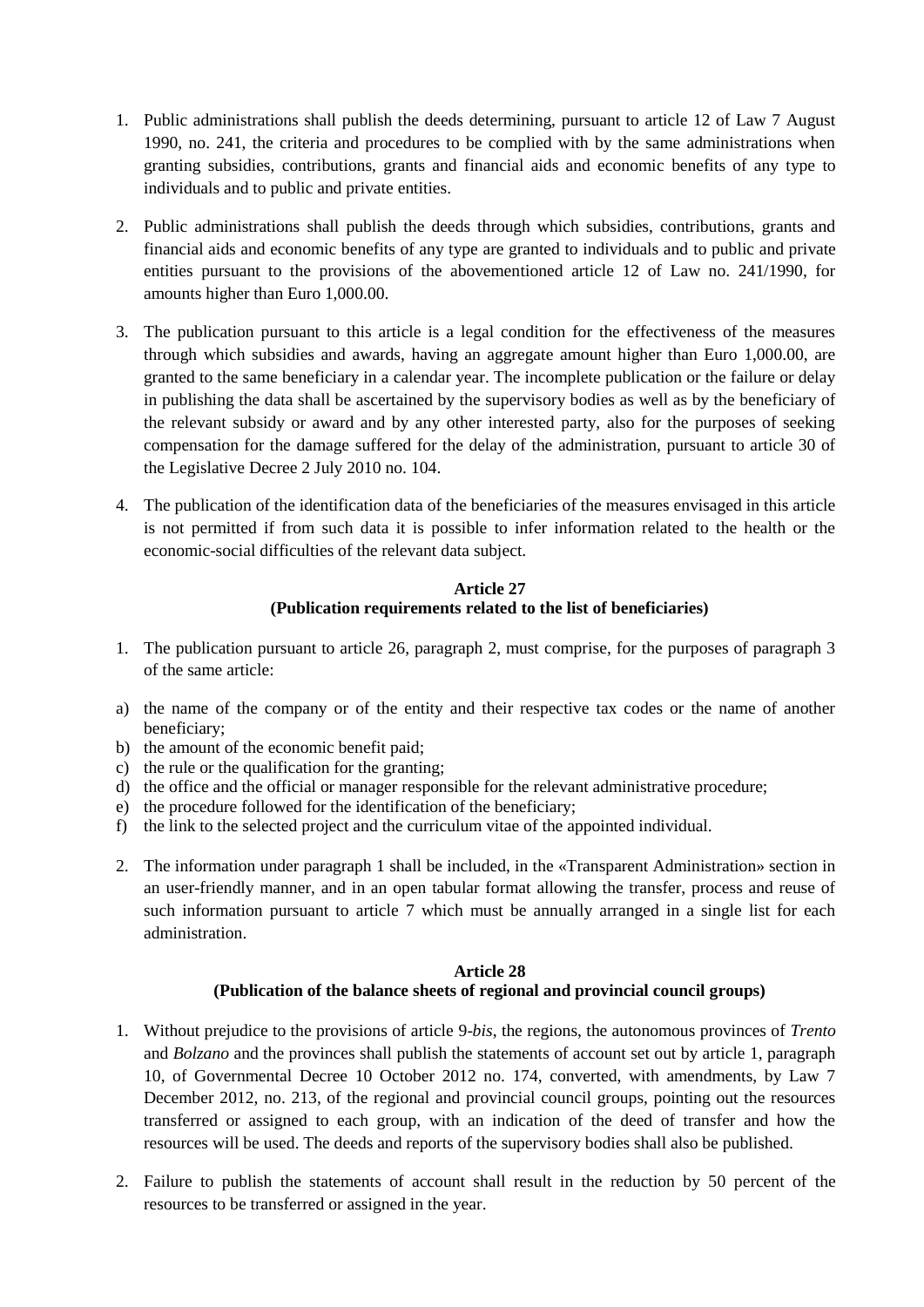## **Title III**

## **Publication requirements concerning the use of public resources**

## **Article 29**

# **(Publication requirements in relation to budget, final balance, indicator plan and expected financial results, as well as to data concerning the monitoring of goals)**

- 1. Without prejudice to the provisions of article 9-*bis*, public administrations shall publish the documents and annexes to the budget and the final balance within thirty days from their adoption, as well as the data related to the budget and the final balance in an abridged, aggregated and simplified form, using also graphic representations, in order to ensure that they are fully accessed and understood.
- 1- *bis.* Public administrations shall publish and make available, also through the use of the same portal, the data related to revenues and expenses as set out in their budget and final balance in an open tabular format allowing the transfer, process and reuse of such data, pursuant to article 7, in accordance to the template and the modalities defined by way of a decree to be issued by the Italian Prime Minister and adopted after having heard the opinion of the *Conferenza unificata*.
- 2. Public administrations shall publish the Plan referred to in article 19 of Legislative Decree 31 May 2011, no. 91, as supplemented and updated pursuant to article 22 of the same Legislative Decree no. 91/2011.

# **Article 30 (Publication requirements concerning real estate assets and asset management)**

1. Without prejudice to the provisions of article 9-*bis*, public administrations shall publish the identifying data of the real estate assets owned and held by them, as well as the relevant rentals paid or received.

# **Article 31**

# **(Publication requirements concerning data related to the controls carried out on the organization and activity of the administration)**

1. Public administrations shall publish the deeds of the independent assessment bodies or assessment units, indicating the anonymous personal data, if any. They shall also publish the report issued by the audit and administrative audit bodies on the budget, the relevant,changes, and the final balance sheet as well as all remarks, even if not yet adopted, of the Court of Auditors regarding the organization and activity of the same administrations and their offices.

## **Title IV**

## **Publication requirements concerning the performance offered and the services provided**

## **Article 32 (Publication requirements concerning the services provided)**

- 1. Public administrations and the operators of public services shall publish the service charter or the document containing the quality standards of the public services.
- 2. Public administrations and the operators of public services, after having identified the services provided to both end-users and intermediate users, pursuant to article 10, paragraph 5, shall publish:
- a) the accounted costs and their trend over the time;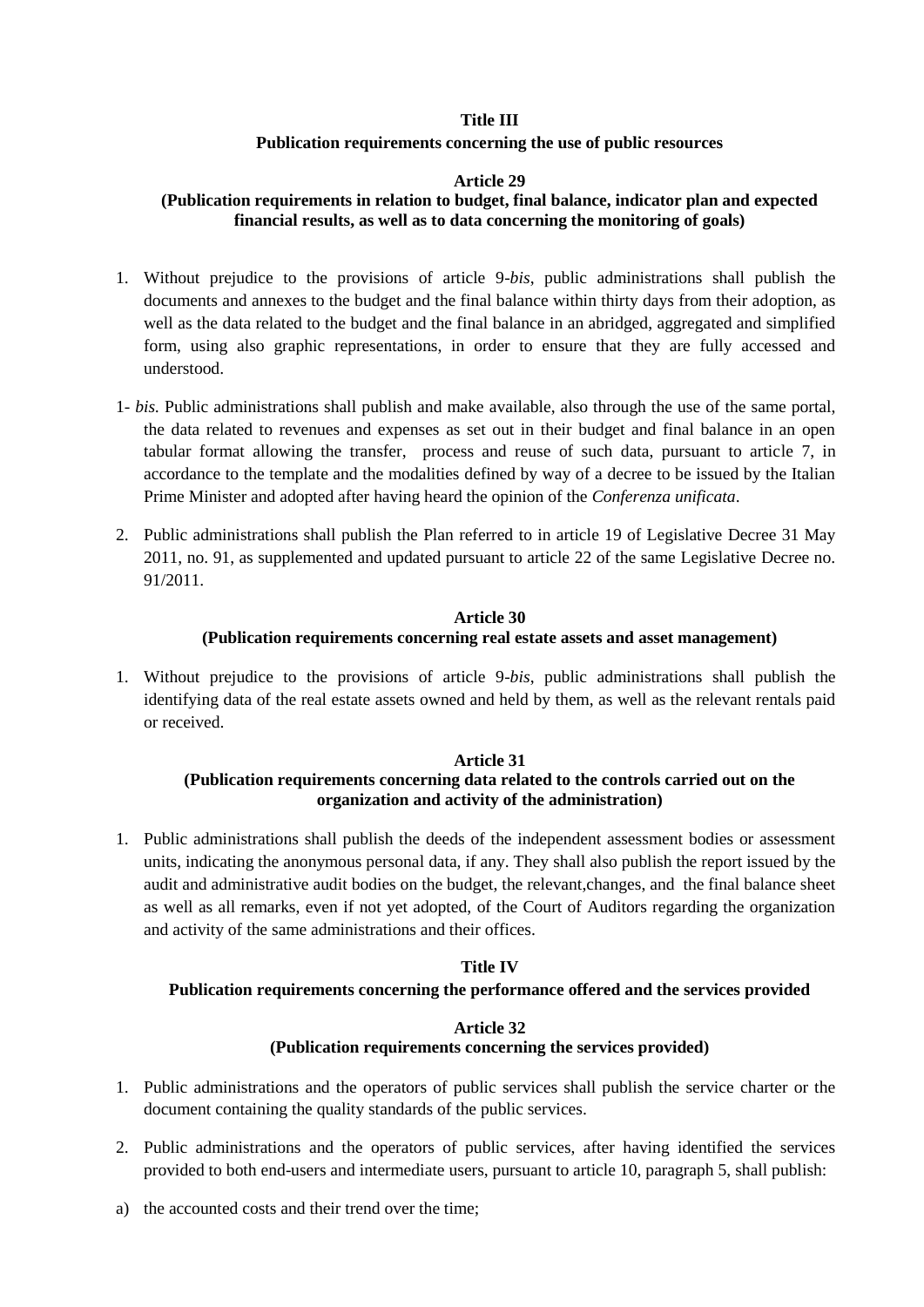## b) **REPEALED**.

# **Article 33 (Publication requirements concerning the terms of payment of the administration)**

1. Without prejudice to the provisions of article 9-*bis*, public administrations shall publish, on an annual basis, an indicator of their average terms of payment in relation to the purchase of goods, services, professional services and supplies, named «prompt payment annual indicator». Effective from year 2015, public administrations shall publish, on a quarterly basis, an indicator with the same object, named "prompt payment quarterly indicator", as well as the aggregate amount of indebtness and the number of creditors. The indicators set out in this paragraph shall be processed and published, also by using only one portal, in accordance with the template and the modalities defined by way of a decree to be issued by the Italian Prime Minister and adopted after having heard the opinion of the *Conferenza unificata*.

### Article 34 **REPEALED**

### **Article 35**

# **(Publication requirements related to administrative proceedings and controls carried out on substitute declarations and acquisition of data** *ex officio***)**

- 1. Public administrations shall publish the data concerning the types of proceedings falling within their competence. For each type of proceeding the following information shall be published:
- a) a short description of the proceeding with an indication of all useful laws;
- b) the organizational unit in charge of the taking evidences;
- c) the office of the proceeding, with an indication of the telephone number and the institutional mailbox, as well as, if different, the office competent to adopt the final measure, with an indication of the name of the relevant head, together with the respective telephone numbers and institutional mailboxes;
- d) as to the proceedings initiated by the parties, the deeds and documents to be attached to the application and the necessary forms, including the self-certification sample forms, even if the production of the exhibits to the application is provided for by the law, by regulations or deeds published in the Official Gazette, as well as the offices to be contacted for information, the hours and access modalities with an indication of the addresses, telephone numbers and institutional mailboxes to which the applications are to be sent;
- e) the modalities through which any interested party may obtain information on pending proceedings;
- f) the time limit set out for completing the proceeding with the issuance of an order and any other relevant terms of the procedure;
- g) the proceedings in relation to which the decision of the administration may be replaced by a declaration of the interested party, or the proceeding may be closed through the silence/assent procedure of the administration;
- h) the instruments of administrative and jurisdictional protection recognized by the law in favor of the interested party both during the proceeding and with respect to the final decision or in case the decision is adopted beyond the term within which the proceeding is to be completed, and the modalities according to which such instruments can be triggered;
- i) the link for accessing the service online, if available, or the time envisaged for its activation;
- l) the modalities for making the necessary payments, if any, with the information set out in article 36;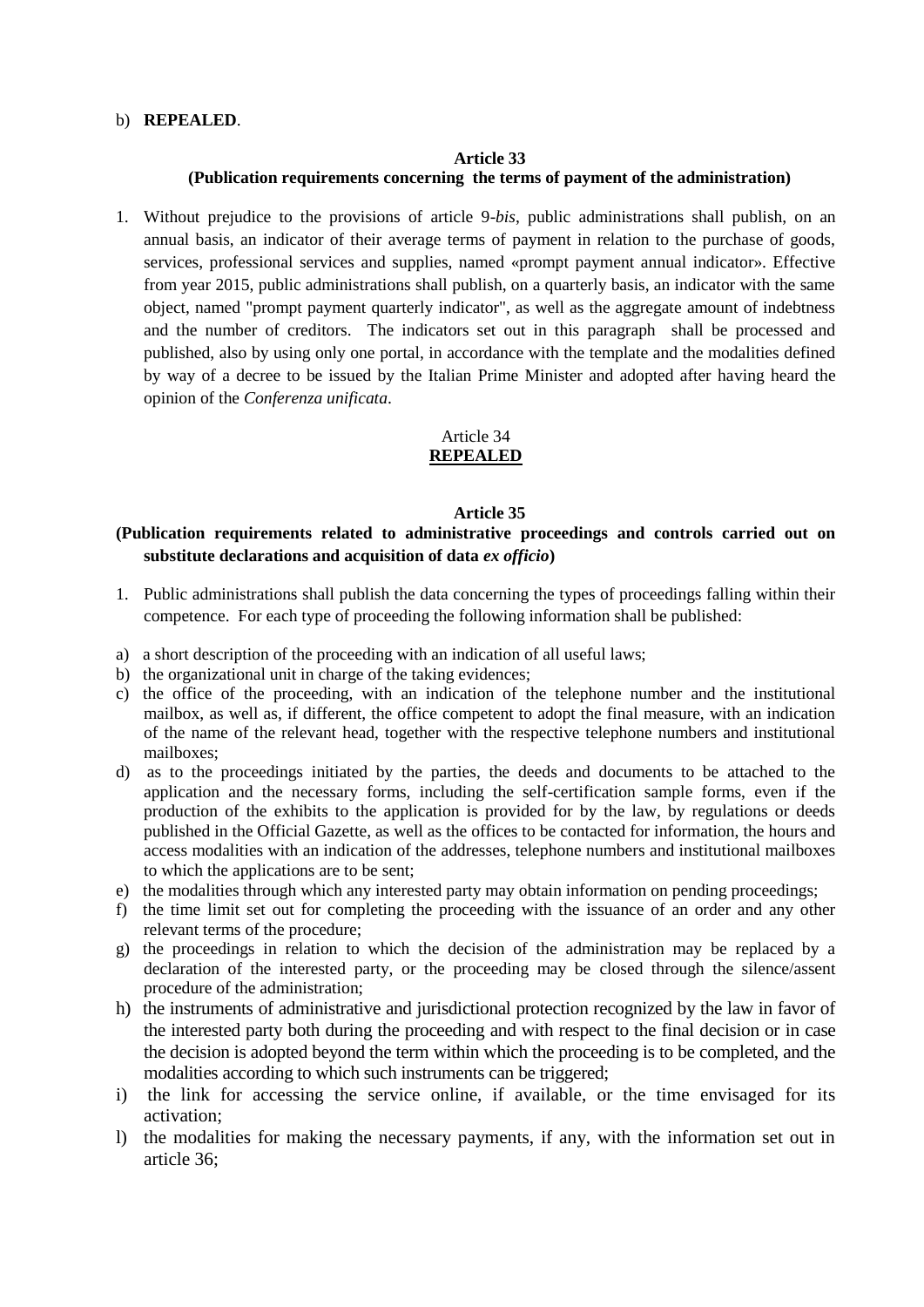m) the name of the individual, which shall replace the person in charge should the latter fail to take action, as well as the modalities for triggering the replacement procedure, with an indication of the telephone numbers and institutional mailboxes;

# n) **REPEALED**

- 2. Public administrations cannot require the use of forms that have not been published; failure to publish the forms shall result in the relevant proceedings be initiated without the filing of such forms. The administration cannot reject the application for lack of the forms or failure to exhibit such deeds or documents. The administration shall invite the applicant to furnish the documents within a reasonable time limit.
- 3. Public administrations shall publish on their institutional website:
- a) the telephone addresses and institutional mailbox of the person in charge of the office for activities aimed at managing, guaranteeing and verifying the transmission of the data and their direct access by the administrations acting pursuant to articles 43, 71 and 72 of Presidential Decree n. 445 of 28 December 2000, n. 445;

# b) **REPEALED**

c) **REPEALED**

# **Article 36**

# **publication of the necessary information for the electronic payments**

1. Public administrations shall publish and specify in the request of payment all the data and information provided by article 5 of Legislative Decree 7 march 2005, no. 82.

# **SECTION V OBLIGATION OF PUBLICATION IN SPECIAL SECTORS**

# **Article 37**

# **obligation of publication related to public procurement of works, services and supplies**

1. In addition to the requirements of article 9-bis and the general requirements of legal disclosure, the public administrations and the contracting authorities publish:

a. the information provided by article 1, paragraph 32, Law 6 November 2012, no. 190;

b. the acts and the information subject to publication according to Legislative Decree 18 april 2016, no. 50.

2. According to article 9-bis, the obligations of publication under par. a. of this article can be executed also by sending the same data to the database of the public administration provided by article 2 of Legislative Decree 29 December 2011, no. 229, limited to the public works.

# **Article 38**

# **publicity of the processes of planning, execution and evaluation of public works**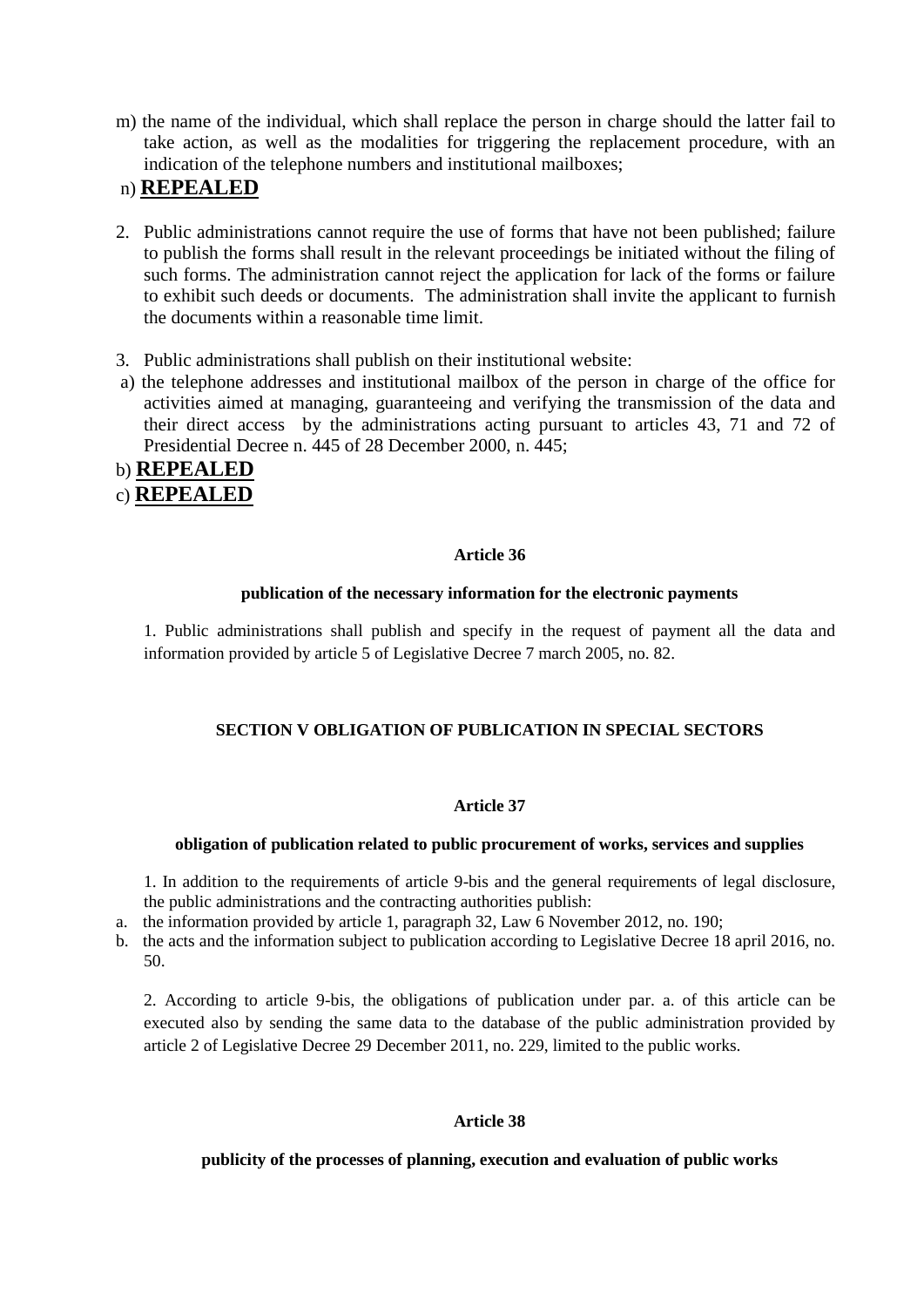1. In addition to the requirements of article 9-bis, the public administrations publish on their institutional websites: the planning documents, also multiannual, of the public works of their competence, the guidelines for the evaluation of the investments; the annual reports; any other evaluation document, including the reports of the evaluators dissenting with the decision of public administration and the results of the *ex post* evaluations dissenting with the evaluations; the information related to the Unit for the Evaluation and Verification of the public investments provided by article 1 of Law 17 may 1999, no. 144, including its functions and tasks, the procedures and the criteria for the selection of its members and their nominatives.

2. In addition to the obligations of publication provided by article 21 of Legislative Decree 18 April 2016, no. 50, the public administrations timely publish the acts of planning of public works, as well as information related to terms, unit costs and execution indicators of pending and concluded public works. The information related to costs are published on the basis of a standard drafted by the Ministry of Economy and Finance with the collaboration of National Anti-Corruption Authority which are also published on their websites to facilitate the comparison.

2-bis. For the Ministries, the planning acts provided by paragraph 2 of this article are those provided by article 2 of Legislative Decree 29 December 2011, no. 228.

## **Article 39**

### **transparency of the activities of planning and governance of the territory**

1. The public administrations publish:

- a. the acts of governance of the territory, such as, territorial plans, coordination plans, landscape plans, urban planning instruments, both general and implementing, as well as the related variations;
- b. repealed.

2. The documentation related to each proceeding of presentation and approval of the proposals of urban transformation, initiated by private or public party, both in application or in variation of the general instrument of urban planning in force, involving edification facilitations in exchange for the realization free of charge of urbanization works or transfer of areas for the public interest, is published in a specific section of the website of the involved municipality and continuously updated.

3. The entry into force of the acts provided by paragraph 1 a. of this article is conditioned by the publication;

4. The detailed publication disciplines provided by national and regional legislation in force apply.

### **Article 40**

### **publication and access to environmental information**

1. With regard to environmental information the requirements of article 3-sexies of Legislative Decree 3 April 2006, no. 152, Law 16 march 2001, no. 108, Legislative Decree 19 august 2005, no. 195 apply.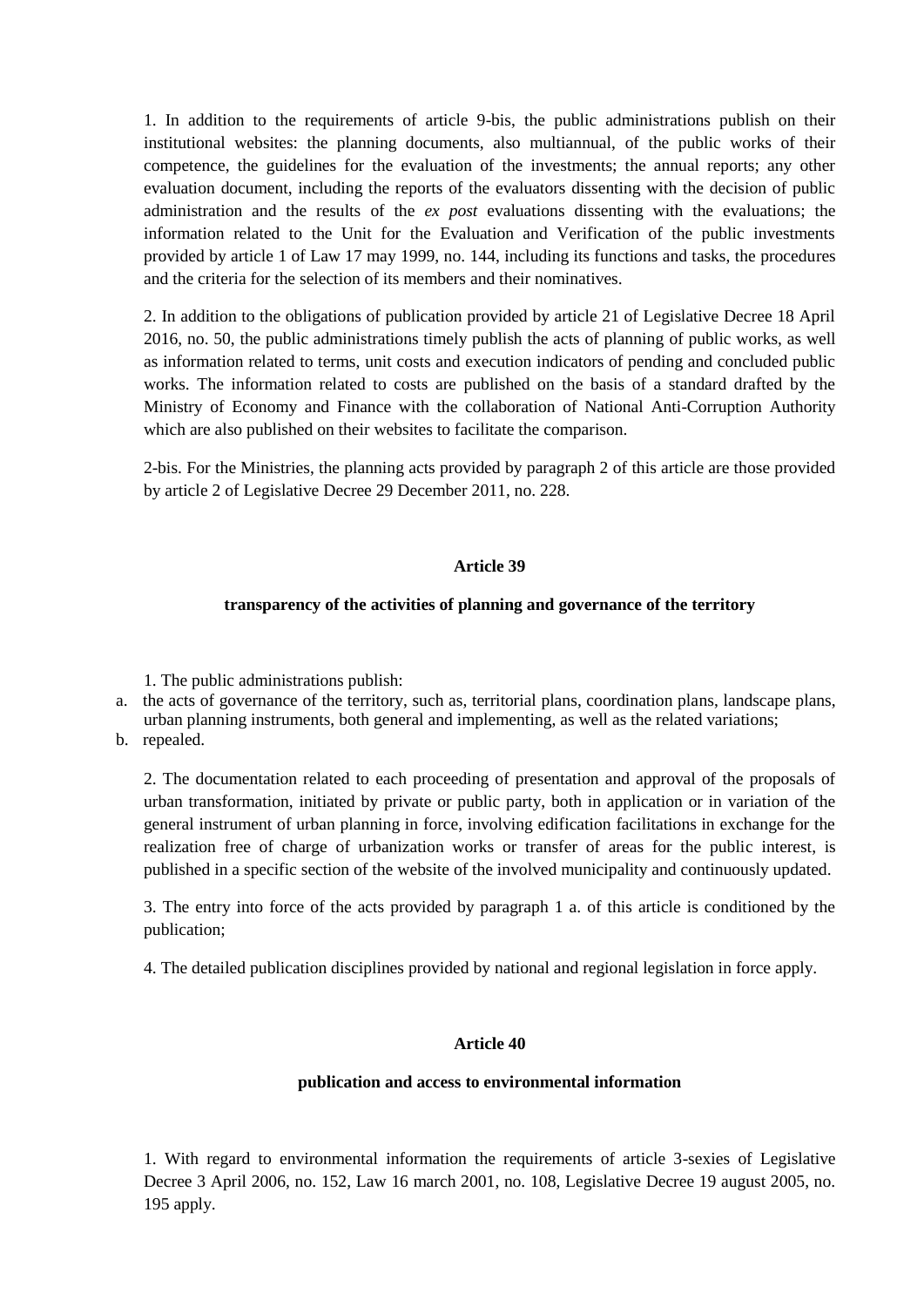2. The administrations provided by article 2 paragraph 1 b) of Legislative Decree 195 of 2005, publish on their institutional websites, according to this Decree, the environmental information provided by article 2 paragraph 1 a) of legislative decree 19 august 2005, n. 195, which they have for the exercise of their institutional functions, as well as the reports provided by article 10 of the same Legislative Decree. These information are to be published on a specific section denominated "Environmental Information".

3. The cases of exclusion of the right to access the environmental information provided by article 5 Legislative Decree 19 august 2005 n. 195 are excepted.

4. The execution of the obligation provided by this article is not in any case subordinated to the conclusion of the agreements provided by article 11 Legislative Decree 19 august 2005 n. 195. The effects of the already concluded agreements are excepted, when they guarantee an higher level of environmental information. The public administration can conclude other agreements according to article 11, in respect of the levels of environmental information guaranteed by this Decree.

## **Article 41**

## **transparency of the national health system**

1. The administrations and the entities of the National Health System, the territorial health and hospital units, the agencies and the entities that perform activities of planning and supply of health services, are under the obligations to publish provided by the legislation in force.

1-bis. the administration of paragraph 1 also publish on their institutional websites the data related to the expenses and payments executed, differentiated for kind of work, good or service and allow the consultation of them in synthetic or aggregate form in relation to the type of expense sustained, the timing of reference and beneficiaries.

2. the territorial health and hospital units publish all the information and data concerning the procedures of appointment of the general manager, medical director and administrative director, as well as the appointments of head of department, 'simple structures' and 'complex structures', including announcements and notices of selection, related procedures and acts of appointment.

3. The obligation of publication provided by article 15 apply to the healthcare management of paragraph 2. The professional activities provided by paragraph 1 c) of article 15 include also the so called intra-moenia professional activities.

4. The list of accredited private hospitals and related agreements is published and continuously updated.

5. The criteria of accreditation defined by the region should include the respect of the publication obligations provided by the legislation in force.

6. The entities, companies and public entities that provide health services on behalf of the National Health System are obligated to indicate in a specific section of their websites denominated " Waiting lists" the criteria of formation of the waiting lists, expected waiting times and average time of execution for each service provided.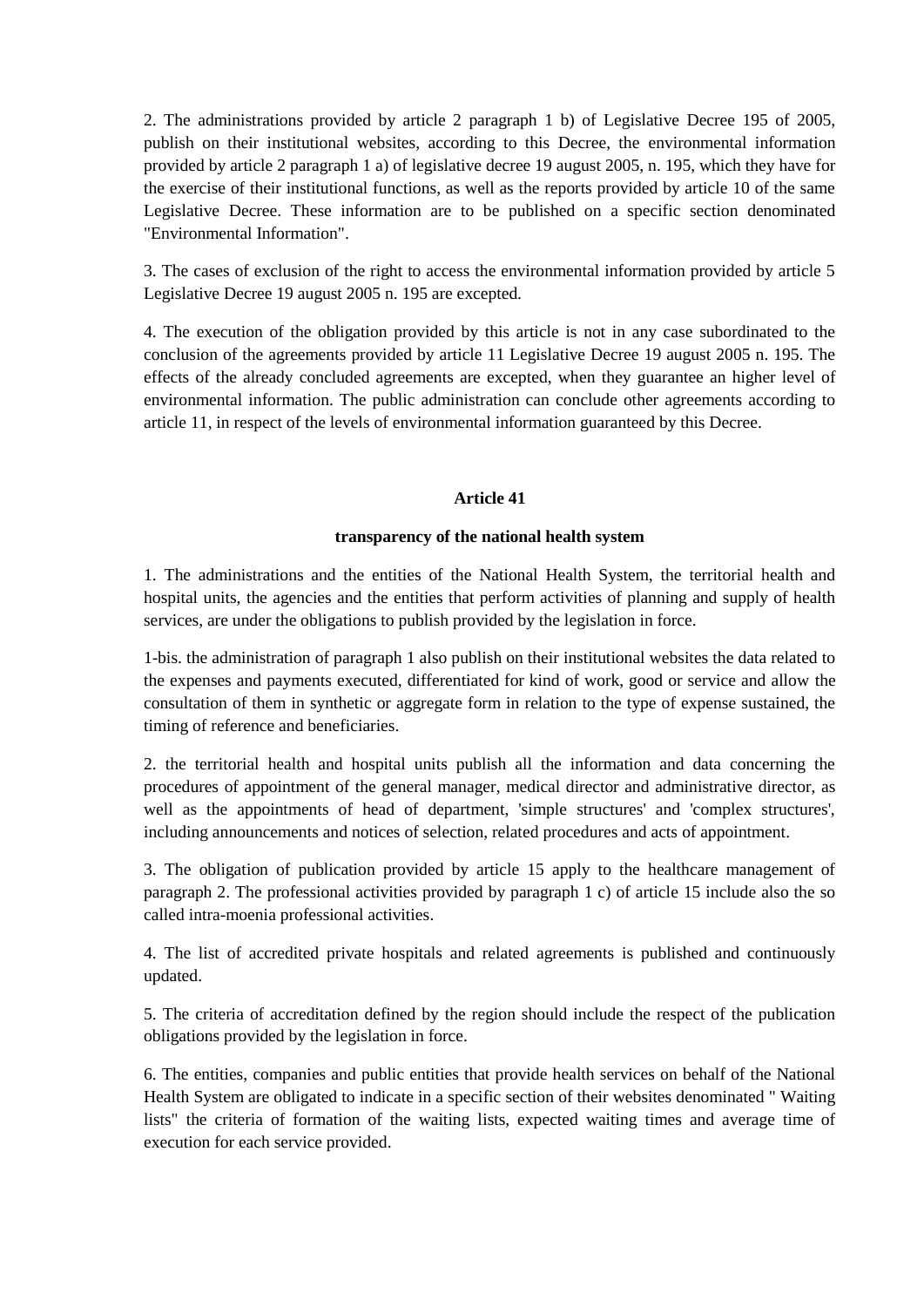### **Article 42**

## **obligation of publication concerning extraordinary and emergency interventions involving derogation of legislation in force**

1. The public administrations adopting emergency measures and extraordinary acts in cases of natural disasters and other emergencies, including the administrations provided by Law 24 February 1992, n. 225, emergency legislations publish:

- a. the adopted acts, with express indication of the derogated legislation and the reason of the derogation, as well as the indication of any related administrative or jurisdictional acts;
- b. the fixed deadlines, if applicable, for the adoption of the extraordinary measures;
- c. the expected costs for the intervention and the cost actually sustained by the administration;
- d. repealed.

1-bis. The delegated Commissioners provided by article 5 Law 24 February 1992 n. 225, exercise the function of responsible for the prevention of corruption according to article 1 paragraph 7 Law 6 November 2012 n. 190 and responsible for the transparency according to article 43 of this Decree.

# **SECTION VI SUPERVISION ON THE EXECUTION OF THE DISPOSITIONS AND SANCTIONS**

### **Article 43**

#### **responsible for the transparency**

1. Within all the administrations, the responsible for the prevention of corruption provided by article 1 paragraph 7 of Law 6 November 2012 n. 190, exercises also the functions of the responsible for the transparency, hereinafter 'Responsible', and his name is indicated in the Triennial Plan for the prevention of Corruption. The Responsible controls the fulfillment by the administration of the obligations of publication provided by the legislation in force, assuring completeness, clarity, and adjournment of the published information, and he reports about the cases of non-fulfillment or delayed fulfillment of the obligations of publication to Independent Body of Evaluation (OIV), National Anti-Corruption Authority and, in serious cases to the disciplinary office.

2. Repealed.

3. The managers responsible of the offices of the administration guarantee the timely and regular flow of information to publish in order to comply with the term provided by law.

4. The managers of the administration and the responsible for transparency control and assure the regular execution of the civic access according to the dispositions of this Decree.

5. On the basis of their seriousness, the responsible reports about the cases of non-compliance or partial compliance with the obligation of publication provided by the legislation in force, to the disciplinary office in order to activate the disciplinary proceeding. The Responsible reports also the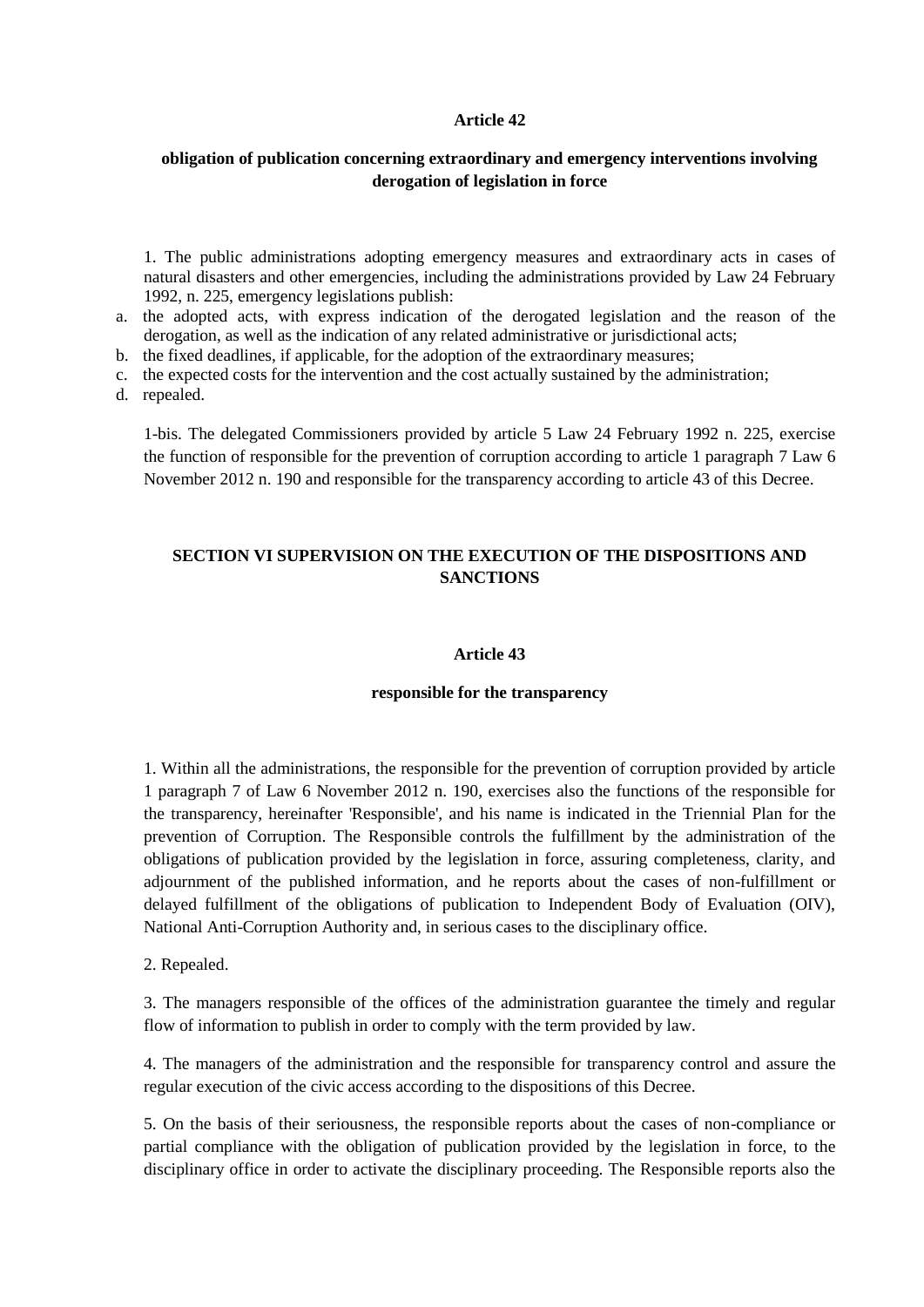non-compliance to the top politic management of the administration, to the OIV in order to activate any other form of responsibility.

### **Article 44**

#### **functions of the independent bodies of evaluation**

The Independent Body of Evaluation verifies the coherence of the objectives provided in the Triennial plan for the prevention of corruption, according to article 10, and in the Performance plan, evaluating the adequacy of the related indicators. The entities deputed to the evaluation of the performance and the OIV utilize the information and the data related to the execution of the transparency obligation in order to measure and evaluate the performances in terms of organization of the offices responsible for the transmission of data, on an individual and aggregate basis.

#### **Article 45**

#### **functions of the national anti-corruption authority - anac**

1. The National Anti-Corruption Authority controls the correct compliance with the obligation of publication provided by the legislation in force, exercising its powers of inspection through request of information, acts and documentation to the public administrations and ordering to proceed, within 30 days, with the publication of data, documentation, and information according to the dispositions of this Decree, with the adoption of acts or measures required by the legislation in force or to the removal of acts in contrast with plans and rules concerning transparency.

2. The National Anti-Corruption Authority controls the activity of the responsibles for transparency to whom can request the summary of the results of the control performed within the administrations. The National Anti-Corruption Authority can also request to the OIV other information on the control over the correct compliance with the obligation of transparency provided by the legislation in force.

3. The National Anti-Corruption Authority can also use the databases of the Presidency of the Council of Ministers- Department of the Public Function for the monitoring of the fulfillments to the obligations of publication provided by the legislation in force.

4. Non-compliance with the obligation of publication provided by paragraph 1 constitutes a disciplinary offense. The National Anti-Corruption Authority reports the offense to the office provided by article 55-bis paragraph 4 Legislative Decree 30 march 2001, n. 165 of the involved administration in order to activate the disciplinary action against the responsible of the publication or the manager responsible for the transmission of information. The National Anti-Corruption Authority reports also the non-compliance to the top politic management of the administration, to the OIV and if necessary to Court of Auditors in order to activate any other form of responsibility. The National Anti-Corruption Authority publishes the related decisions. The National Anti-Corruption Authority controls and publishes the cases of non-compliance with the obligation of publication provided by article 14 of this Decree, publishing the names of the individuals involved.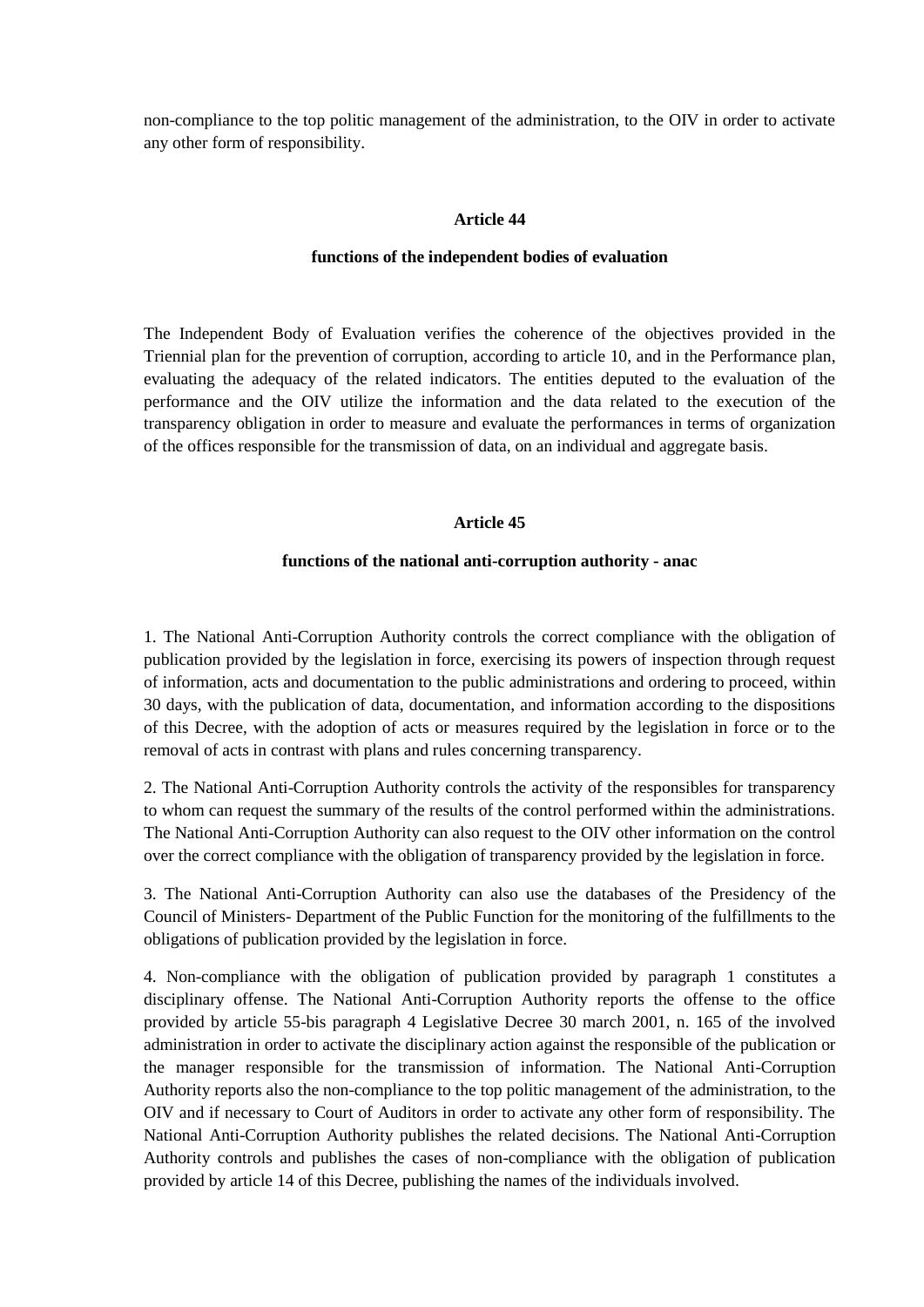### **article 46**

# **responsibility for the violation of the dispositions concerning obligation of publication and civic access**

1. Non-compliance with the obligation of publication provided by the legislation in force and the refusal or delay or limitation of the civic access, with exception for the cases provided by article 5 bis, constitutes element of evaluation for managerial responsibility, possible cause of responsibility for damage to the reputation of the administration and are in any case evaluated for the provision of the retribution of result and accessory retribution related to the individual performance of the individuals involved.

2. The responsible is not liable according to paragraph 1 if he proves that the non-compliance was caused by events not attributable to him.

#### **article 47**

### **sanctions for specific cases**

The non-communication or incomplete communication of the information and data provided by article 14 related to the patrimonial situation of the holder of the duty at the moment of the appointment, the stock detained in companies, his shareholdings and those of his spouse and relatives in the second degree as well as all the compensation related to the appointment, give rise to an administrative sanction from 500 to 10.000 euros and the related decision is published on the website of the administration or body involved.

1-bis. The sanction provided by paragraph 1 is applied also to the manager who not perform the communication provided by article 14 paragraph 1-ter related to the public compensation received, as well as to the responsible for the non-publication of the information provided by the same article. the same sanction is applied to the responsible of the non-publication of the information provided by article 4-bis paragraph 2.

2. The violation of the obligation of publication provided by article 22 paragraph 2, leads to an administrative sanction from 500 to 10.000 euros against the responsible of the violation. The same sanction applies to managers who do not communicate to public shareholders their appointment and the related compensation within 30 days from the appointment, or within 30 days from the perception of the result compensation.

3. The sanctions provided by paragraph 1 are applied by the National Anti-Corruption Authority. The National Anti-Corruption Authority disciplines with regulation, in accordance with the dispositions of Law 24 November 1981, n. 689, the procedure of application of the sanctions.

## **SECTION VII FINAL AND TRANSITIONAL DISPOSITIONS**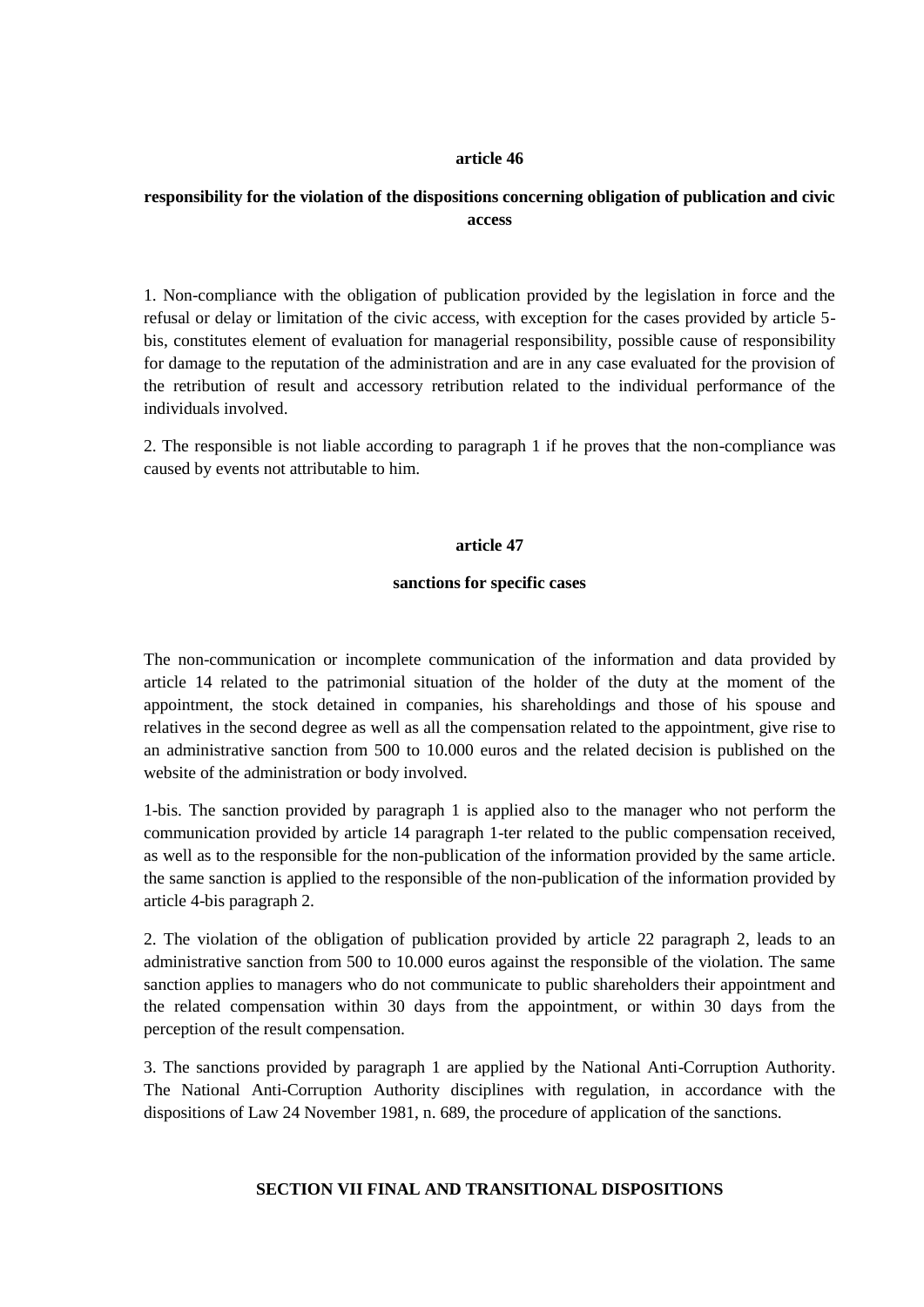### **article 48**

### **dispositions for the execution of the obligation of publicity and transparency**

1. The National Anti-Corruption Authority defines criteria, models and standard schemes for the organization, codification and representation of the documents, information and data object to mandatory publication in accordance with legislation in force, as well as in relation to the organization of the section " Transparent Administration".

2. Schedule A, which is part of this Decree, identifies models and standard schemes for the organization, codification and representation of documents, information and data object to mandatory publication in accordance with legislation in force. Modification of Schedule A can be executed by decree in accordance with paragraph 3.

3. The standards, models and schemes provided by paragraph 1 are adopted by the National Anti-Corruption Authority, in accordance with the Privacy Authority, the Unified Conference, Agency Italia Digitale and ISTAT.

4. The standards, models and schemes provide by paragraph 3 contain disposition aimed at:

a) assuring coordination of information and informatics coordination of data, for the satisfaction of the exigencies of uniformity of the methods of codification and representation of public information and data, their confrontation and their re-elaboration.;

b) defining, for specific sectors and kind of data, the quality requirements of the information, identifying in particular the necessary adjustments by single administrations with their own regulation, the validation procedures, controls and substitutive controls, professional competencies required for the management of the information disclosed through institutional websites, as well as guarantees and corrections that can be activated by anyone who has an interest.

5. The individual/entities provided by article 2-bis, when fulfilling the obligations of publication provided by legislation in force, must use the standards, models and schemes provided by paragraph 1.

### **article 49**

## **transitional and final dispositions**

1. The obligation of publication of information provided by article 24 applies after 6 months from the date of entry into force of this Decree.

2. One or more Decrees of the President of the Council of Ministers can determine the methods of application of the dispositions of this Decree to the Presidency of the Council of Ministers, in consideration of the peculiarities of the related system according to article 92 and 95 of the Constitution.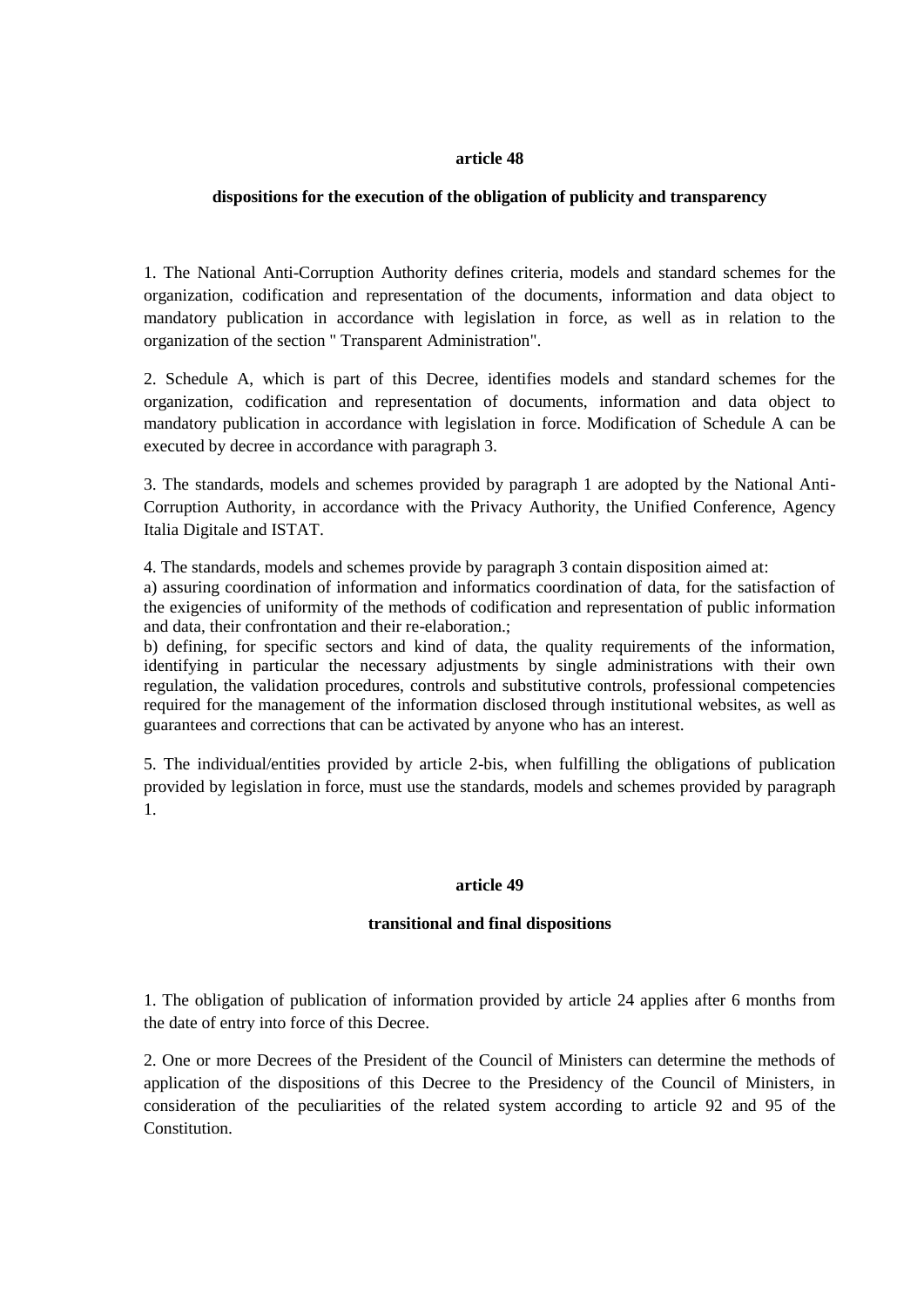3. The sanctions of article 47 apply for each administration, from the date of the first update of the Triennial plan of transparency and in any case from the 180th day after the date of entry into force of this Decree.

4. The special status regions and the autonomous provinces of Trento and Bolzano can identify form and method of application of the present Decree in consideration of the peculiarities of their respective system.

### **article 50**

### **jurisdictional defense**

1. The controversies related to the obligations of transparency provided by legislation in force are governed by Legislative Decree 2 July 2010, n. 104.

### **article 51**

## **financial invariance**

1. The execution of this Decree cannot give rise to new or higher burdens on the public Finance. The administrations involved provide to the fulfillments with their own human resources, instruments and financial resources available.

### **article 52**

### **amendments to legislation in force**

1. Law 5 July 1982 n. 441 is amended as follows:

a) article 1 paragraph 1:

1) at number 2) after the words "to Ministers" are added the words "to the Vice Ministers";

2) at number 3) after the words "to regional representatives" are added the words "members of the regional government";

3) at number 4) after the words "to provincial representatives" are added the words "members of the provincial government";

4) at number 5) the words " to the representatives of the chief towns of provinces or towns with more than 50.000 inhabitants" are substituted by the words "to the representatives of the chief towns of provinces or towns with more than 15.000 inhabitants";

b) article 2 paragraph 2, the words "of the spouse not separated and of the cohabitants sons, if they give consent" are substituted by the words "of the spouse not separated as well as of the sons and relatives in the second degree, if they give consent".

2. article 12 paragraph 1 Law 7 august 1990 n. 241, the words "and to publication" are eliminated.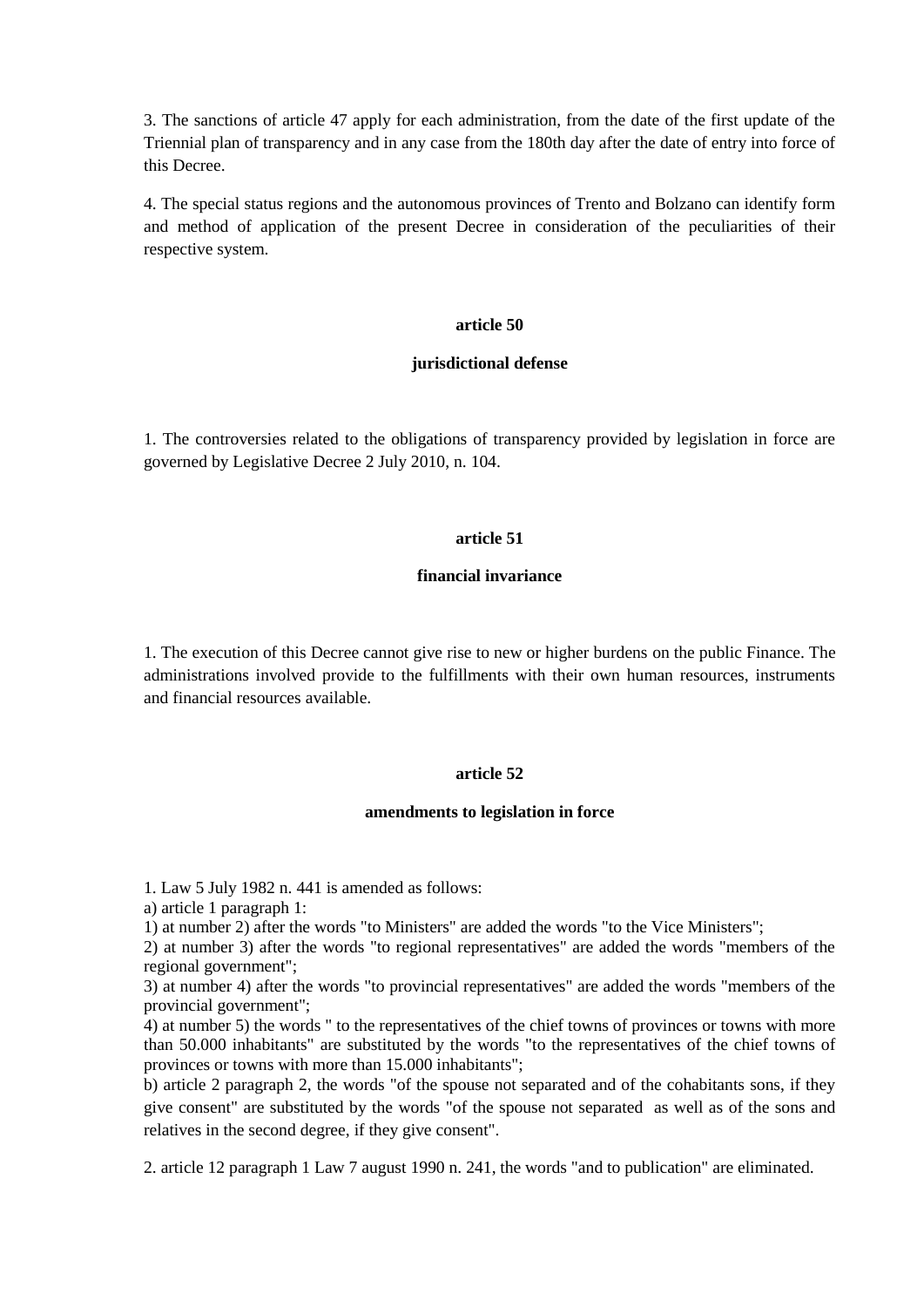3. article 54 Legislative Decree 7 march 2005, n. 82, is substituted by " Article 54 Content of the websites of the public administrations- 1. The websites of the public administrations contain the information provided by Legislative Decree laying down the reorder of the discipline concerning the obligations of publicity, transparency and diffusion of information from the public administrations adopted in accordance of article 1 paragraph 35 of Law 6 November 2012, n. 190".

4. Legislative Decree 2 July 2010, n. 104 is amended as follows:

a) article 23 paragraph 1, after the word " access" are added the following words " and administrative transparency";

b) article 87 paragraph 2, c) after the word "administrative" are added the following words " and of violation of the obligations of administrative transparency";

c) article 116 paragraph 1, after the words "administrative documents" are added the following words "as well as for the protection of the right to civic access related to the non-compliance with obligations of transparency";

d) article 116 paragraph 4, after the words " the exhibition" are added the following words "and, if applicable the publication";

e) article 133, paragraph 1 a) 6), after the word "administrative" are added the following words" and violation of the obligations of administrative transparency".

4 bis. At article 1, paragraph 1 of Legislative Decree 29 december 2011, no. 229, the words from "and the subjects" to "institutional activity" are substituted by the following: "as well as the other subjects provided by article 2 bis of Legislative Decree 14 march 2013, no. 33, who realize public works".

5. From the date of entry into force of this Decree, any reference to the Triennial plan for transparency and integrity provided by article 11 of Legislative Decree 27 October 2009, n. 150, is intended as referred to article 10.

### **article 53**

### **express abrogation of primary rules**

From the date of entry into force of this Decree, the following dispositions are abrogated: a) article 26, paragraph 1, Law 7 August 1990, no. 241;

b) article 1, paragraph 127, Law 23 December 1996, no. 662 and following modifications;

c) article 41-bis Legislative Decree 18 August 2000, no. 267;

d) article 40-bis, paragraph 4, Legislative Decree 30 March 2001, no. 165, and following modifications;

e) article 19, paragraph 3-bis, Legislative Decree 30 June 2003, no. 196;

f) article 57 Legislative Decree 7 March 2005, no. 82, and following modifications;

g) article 3, paragraph 18, Law 24 December 2007, no. 244;

h) article 21, paragraph 1, article 23, paragraphs 1, 2 and 5, Law 18 June 2009, no. 69;

i) article 11 Legislative Decree 27 October 2009, no. 150;

l) article 6, paragraph 1, lecter b), and paragraph 2, lecter b), Decree 13 May 2011, no. 70, converted with modifications, by Law 12 July 2011, no. 106;

o) article 20, paragraph 1, Legislative Decree 31 May 2011, no. 91;

p) article 8 Decree 6 July 2011, no. 98, converted, with modifications by Law 15 July 2011, no. 11;

q) article 6, paragraph 6, Law 11 november 2011, no. 180;

r) article 9 Legislative Decree 29 november 2011, n. 228;

s) article 14, paragraph 2, Decree 9 February 2012, no. 5, coverted, with modifications, by Law 4 April 2012, no. 35;